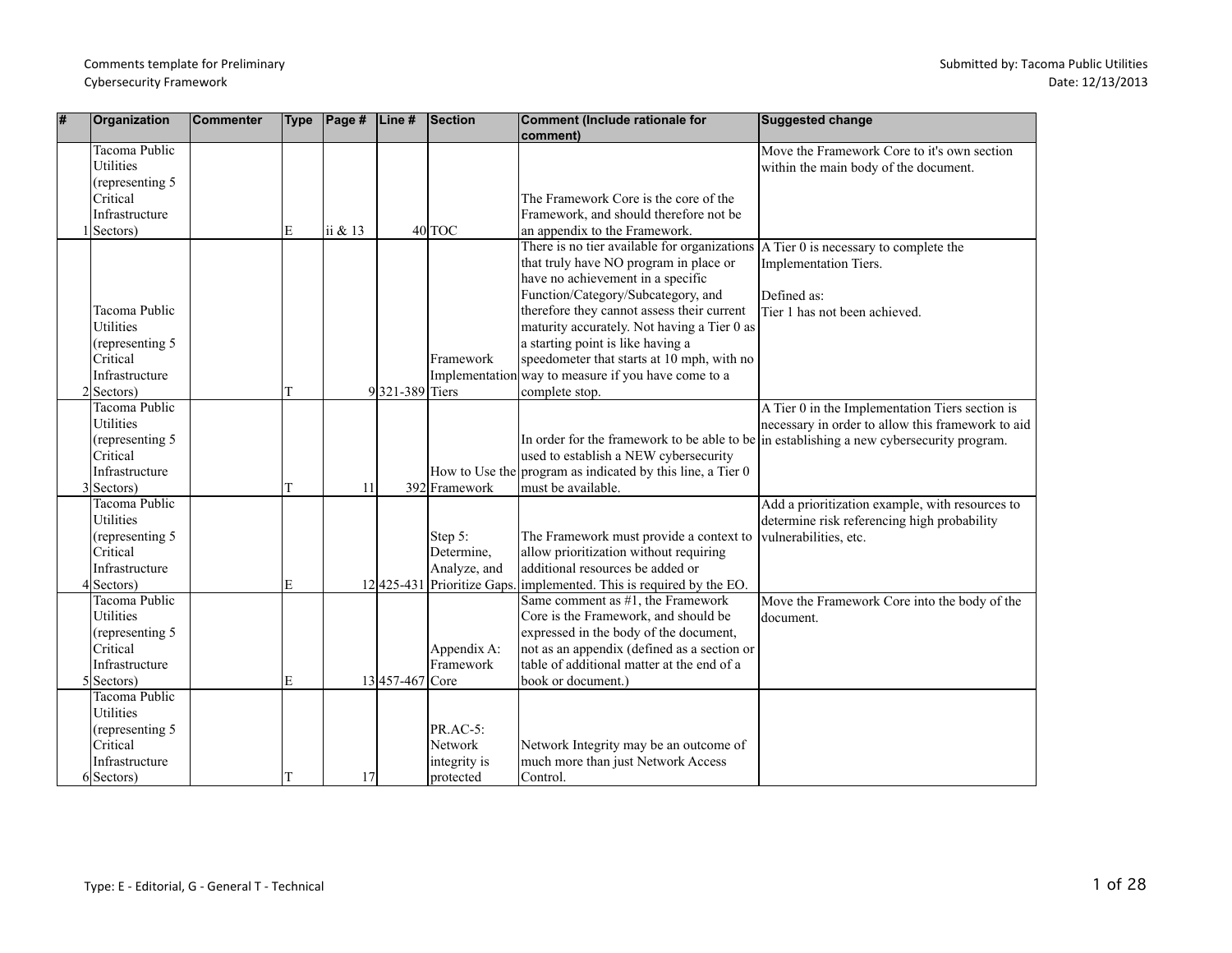| # | Organization         | <b>Commenter</b> | <b>Type</b> | $\vert$ Page# | Line# | <b>Section</b>       | Comment (Include rationale for                      | <b>Suggested change</b>                         |
|---|----------------------|------------------|-------------|---------------|-------|----------------------|-----------------------------------------------------|-------------------------------------------------|
|   |                      |                  |             |               |       |                      | comment)                                            |                                                 |
|   | Tacoma Public        |                  |             |               |       | PR.IP-6:             |                                                     | according to a documented policy                |
|   | <b>Utilities</b>     |                  |             |               |       | Information is       |                                                     |                                                 |
|   | (representing 5      |                  |             |               |       | destroyed            |                                                     |                                                 |
|   | Critical             |                  |             |               |       | according to         |                                                     |                                                 |
|   | Infrastructure       |                  |             |               |       | policy and           |                                                     |                                                 |
|   | $7 Sectors\rangle$   |                  | T           | 20            |       | requirements         | according to a documented policy                    |                                                 |
|   | <b>Tacoma Public</b> |                  |             |               |       |                      |                                                     | Remove and express continuous improvement as    |
|   | <b>Utilities</b>     |                  |             |               |       | PR.IP-7:             | Why is this a Subcategory and not                   | a Tier.                                         |
|   | (representing 5      |                  |             |               |       | Protection           | expressed in a Tier? Applying this to only          |                                                 |
|   | Critical             |                  |             |               |       | processes are        | two subcategories within the Framework              |                                                 |
|   | Infrastructure       |                  |             |               |       | continuously         | gives the impression that it is not                 |                                                 |
|   | 8 Sectors)           |                  | E           | 20            |       | improved             | necessary elsewhere.                                |                                                 |
|   |                      |                  |             |               |       |                      |                                                     | accordance with a documented audit policy       |
|   | Tacoma Public        |                  |             |               |       | PR.PT-1: Audit       |                                                     |                                                 |
|   | <b>Utilities</b>     |                  |             |               |       | and log records      |                                                     |                                                 |
|   | (representing 5      |                  |             |               |       | are stored in        |                                                     |                                                 |
|   | Critical             |                  |             |               |       | accordance           |                                                     |                                                 |
|   | Infrastructure       |                  |             |               |       | with audit           | accordance with a documented audit                  |                                                 |
|   | $9$ Sectors)         |                  | T           | 21            |       | policy               | policy                                              |                                                 |
|   | Tacoma Public        |                  |             |               |       |                      |                                                     | Remove and express continuous improvement as    |
|   | <b>Utilities</b>     |                  |             |               |       | $DE.DP-5:$           |                                                     | a Tier.                                         |
|   | (representing 5      |                  |             |               |       | Detection            | Why is this a Subcategory and not                   |                                                 |
|   | Critical             |                  |             |               |       | processes are        | expressed in a Tier? Applying this to two           |                                                 |
|   | Infrastructure       |                  |             |               |       | continuously         | subcategories gives the impression that it          |                                                 |
|   | $10$ Sectors)        |                  | E           | 23            |       | improved             | is not necessary elsewhere.                         |                                                 |
|   |                      |                  |             |               |       |                      |                                                     | add "and regulatory requirements" to the end of |
|   | Tacoma Public        |                  |             |               |       | $RS$ .CO-2:          |                                                     | this subcategory.                               |
|   | <b>Utilities</b>     |                  |             |               |       | Events are           |                                                     |                                                 |
|   | (representing 5      |                  |             |               |       | reported             |                                                     |                                                 |
|   | Critical             |                  |             |               |       | consistent with      |                                                     |                                                 |
|   | Infrastructure       |                  |             |               |       | established          | regulatory requirements should be added             |                                                 |
|   | $11$ Sectors)        |                  | E           | 24            |       | criteria             | here                                                |                                                 |
|   | <b>Tacoma Public</b> |                  |             |               |       |                      |                                                     | consistent with documented response plans       |
|   | <b>Utilities</b>     |                  |             |               |       | RS.AN-4:             |                                                     |                                                 |
|   | (representing 5)     |                  |             |               |       | Incidents are        |                                                     |                                                 |
|   | Critical             |                  |             |               |       | classified           |                                                     |                                                 |
|   | Infrastructure       |                  |             |               |       |                      | consistent with consistent with documented response |                                                 |
|   | $12$ Sectors)        |                  |             | 25            |       | response plans plans |                                                     |                                                 |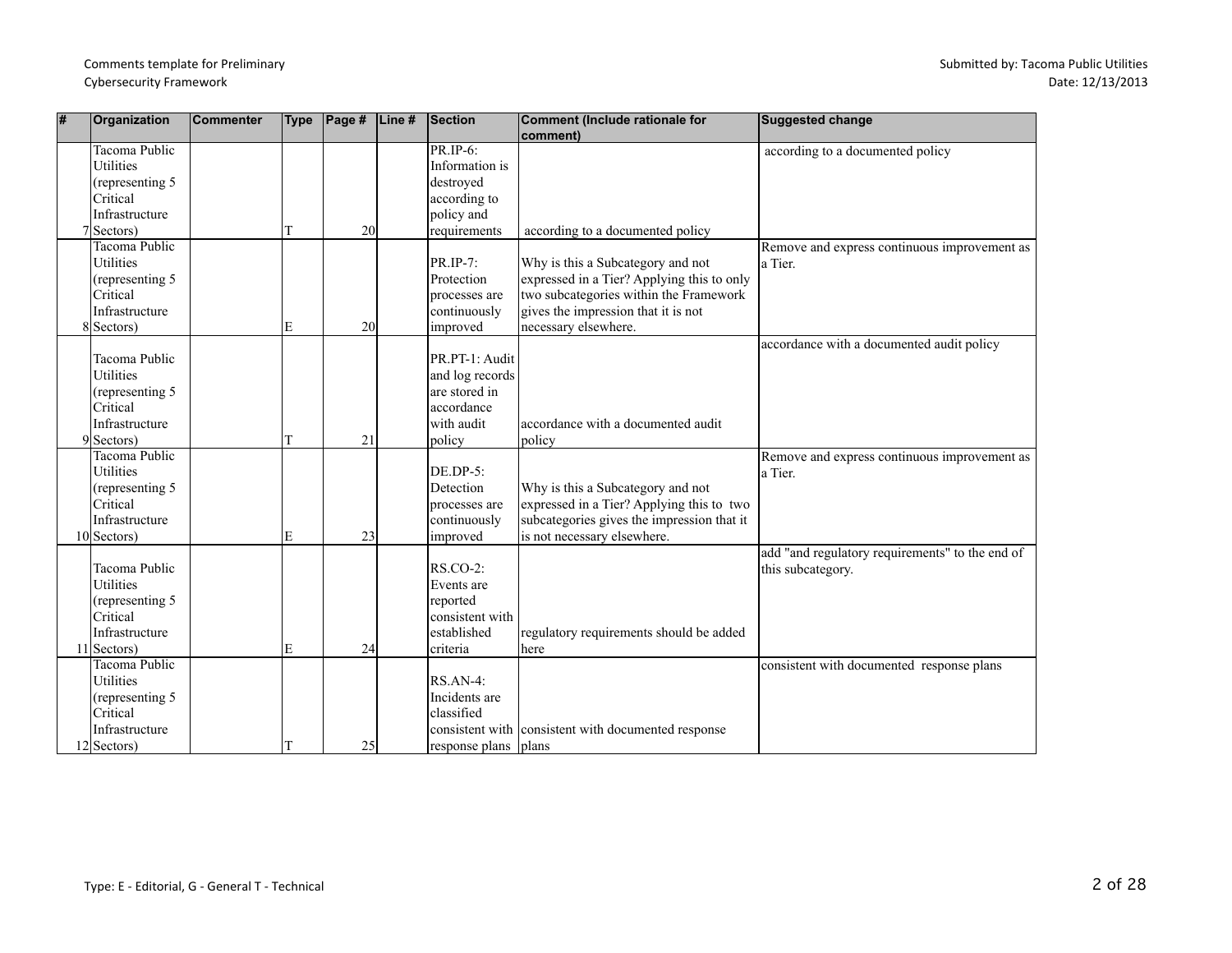| l# | Organization                                                                                                                                  | <b>Commenter</b> | <b>Type</b> | $\vert$ Page # | Line $#$ | Section                                                                                               | Comment (Include rationale for                                                                                                       | <b>Suggested change</b>                                                                                                                                                                                                                                                                                                                                                                                                                                                          |
|----|-----------------------------------------------------------------------------------------------------------------------------------------------|------------------|-------------|----------------|----------|-------------------------------------------------------------------------------------------------------|--------------------------------------------------------------------------------------------------------------------------------------|----------------------------------------------------------------------------------------------------------------------------------------------------------------------------------------------------------------------------------------------------------------------------------------------------------------------------------------------------------------------------------------------------------------------------------------------------------------------------------|
|    | Tacoma Public<br><b>Utilities</b><br>(representing 5)<br>lCritical                                                                            |                  |             |                |          | Appendix A:                                                                                           | comment)                                                                                                                             | Change the last sentence to read "An<br>organization's risk management processes,<br>legal/regulatory requirements, business/mission<br>objectives, and organizational constraints guide                                                                                                                                                                                                                                                                                         |
|    | Infrastructure                                                                                                                                |                  |             |                |          | Framework                                                                                             | add definition within this selection                                                                                                 | the selection and definition of these activities                                                                                                                                                                                                                                                                                                                                                                                                                                 |
|    | $13$ Sectors)<br>Tacoma Public<br>Utilities<br>(representing 5)<br>lCritical<br>Infrastructure<br>$14$ Sectors)<br>Tacoma Public<br>Utilities |                  | E<br>E      | 13<br>28       |          | 464 Core<br>Appendix B:<br>Methodology<br>to Protect<br>Privacy and<br>Civil Liberties<br>Appendix B: | process.<br>Privacy section should be applied at a<br>higher level for data privacy relative to<br>Critical Infrastructure Functions | during Profile creation."<br>Modify the language in Privacy section away<br>from PII to data privacy in general terms, with<br>examples for sector specific issues, such as<br>energy, financial, technology etc.<br>Allow the audience to understand that the critical<br>information that must remain private varies by<br>sector, <i>i.e.</i> critical infrastructure information vs.<br>PII vs. software codebase, etc.<br>Adopt the Alternative Appendix B in its entirety. |
|    | (representing 5)<br><b>Critical</b><br>Infrastructure<br>15 Sectors)                                                                          |                  | E           | 28             |          | Methodology<br>to Protect<br>Privacy and<br>Civil Liberties                                           | TWPR supports the Alternative Appendix<br>B being circulated in the Hogan Lovells<br>Comments of December 5, 2013.                   |                                                                                                                                                                                                                                                                                                                                                                                                                                                                                  |
|    | Tacoma Public<br>Utilities<br>(representing 5)<br><b>Critical</b><br>Infrastructure<br>16 Sectors)                                            |                  | E           | $13 - 25$      |          | Appendix A:<br>Framework<br>Core                                                                      | Include NERC CIP Standards as<br>informative References throughout the<br>Framework Core                                             | Add the NERC CIP Standards Mapping<br>developed by DOE and NERC to each category<br>and subcategory.<br>http://www.nerc.com/pa/Stand/Pages/AllReliabili<br>tyStandards.aspx?jurisdiction=United States                                                                                                                                                                                                                                                                           |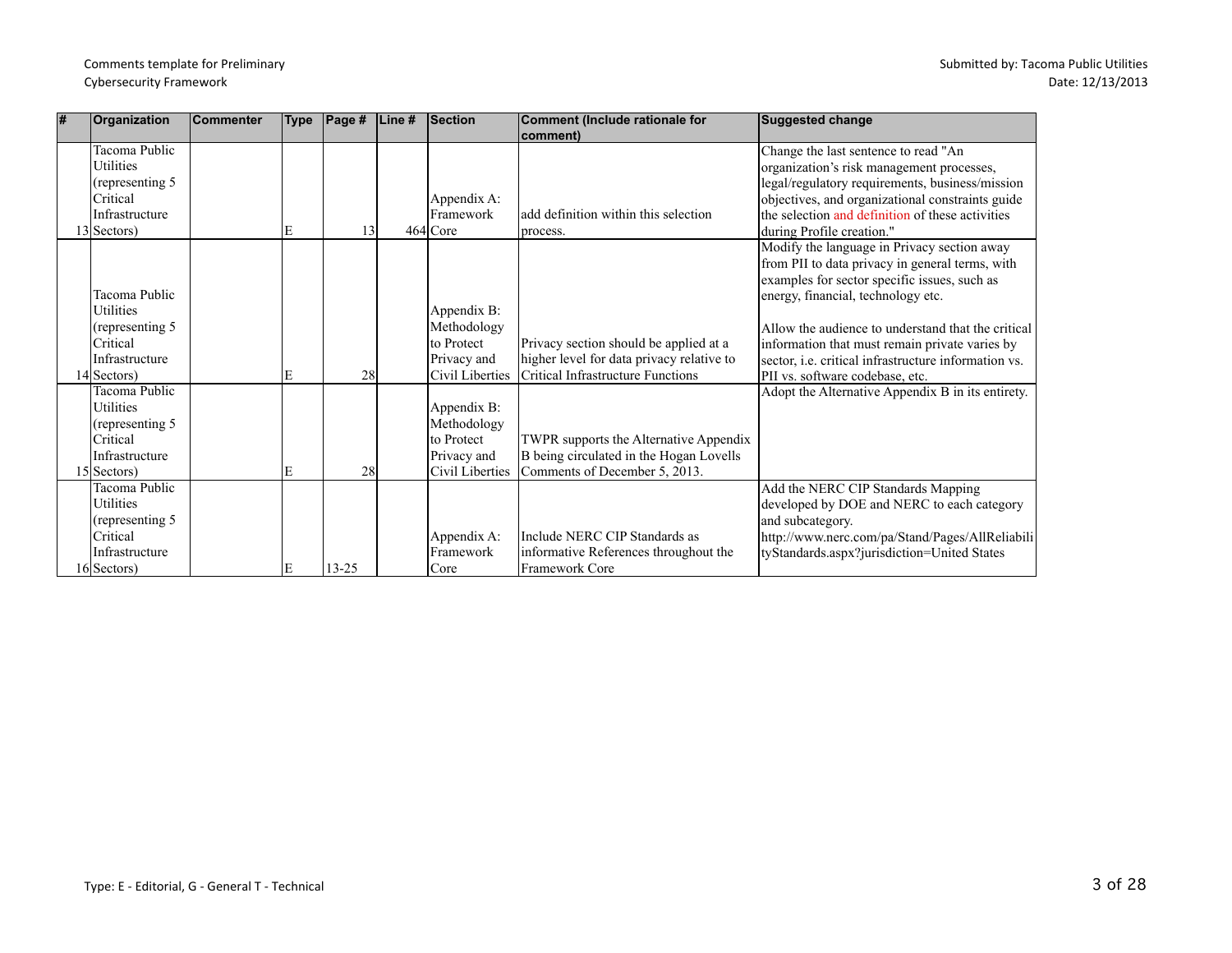| # | Organization                                                                       | <b>Commenter</b> | <b>Type</b> | $\vert$ Page # $\vert$ Line # |                | Section   | <b>Comment (Include rationale for</b><br>comment)                                                   | <b>Suggested change</b>                                                                                                                                                                                                                                                                                                                                                                                                                                                                                                                                                                                                                                                                                                                                                                                                                                                                                                                                                                                              |
|---|------------------------------------------------------------------------------------|------------------|-------------|-------------------------------|----------------|-----------|-----------------------------------------------------------------------------------------------------|----------------------------------------------------------------------------------------------------------------------------------------------------------------------------------------------------------------------------------------------------------------------------------------------------------------------------------------------------------------------------------------------------------------------------------------------------------------------------------------------------------------------------------------------------------------------------------------------------------------------------------------------------------------------------------------------------------------------------------------------------------------------------------------------------------------------------------------------------------------------------------------------------------------------------------------------------------------------------------------------------------------------|
|   |                                                                                    |                  |             |                               |                |           |                                                                                                     | A Framework Profile ("Profile") is a tool to<br>enable organizations to establish a roadmap for<br>reducing cybersecurity risk that is well aligned<br>with organization and sector goals, considers<br>legal/regulatory requirements and industry best<br>practices, and reflects risk management priorities.<br>A Framework Profile can be used to describe<br>both the current state and the desired target state<br>of specific cybersecurity activities, thus revealing<br>gaps that can be addressed to meet cybersecurity<br>risk management objectives. Figure 2 shows the<br>two types of Profiles: Current and Target. The<br>Current Profile indicates the cybersecurity<br>outcomes that are currently being achieved. The<br>Target Profile indicates the outcomes needed to<br>achieve the desired cybersecurity risk<br>management goals. The Target Profile is built to<br>support critical infrastructure requirements and<br>aid in the communication of risk within and<br>between organizations. |
|   | Tacoma Public<br><b>Utilities</b><br>(representing 5<br>Critical<br>Infrastructure |                  |             |                               |                |           | This new text replaces the original text<br>2.0 Framework starting from line 281 and ending at line | The Profile is the alignment of the Functions,<br>Categories, Subcategories and industry standards<br>with the business requirements, risk tolerance,<br>and resources of the organization. The<br>prioritization of the gaps is driven by the<br>selection of the Framework Tier and<br>organization's Risk Management Processes<br>which can serve as an essential part for resource<br>and time estimates needed that are critical to                                                                                                                                                                                                                                                                                                                                                                                                                                                                                                                                                                             |
|   | 17 Sectors)                                                                        |                  | E           | $7-8$                         | 281-306 Basics |           | 306.                                                                                                | prioritization decisions.                                                                                                                                                                                                                                                                                                                                                                                                                                                                                                                                                                                                                                                                                                                                                                                                                                                                                                                                                                                            |
|   | Tacoma Public<br><b>Utilities</b>                                                  |                  |             |                               |                |           | This is alternative text for the Tier 0<br>definitions that pulls the Framework                     | · Tier 0: Not Initiated                                                                                                                                                                                                                                                                                                                                                                                                                                                                                                                                                                                                                                                                                                                                                                                                                                                                                                                                                                                              |
|   | (representing 5)                                                                   |                  |             |                               |                |           | Functions out of the Risk Management                                                                | o Tier 1 has not been achieved.                                                                                                                                                                                                                                                                                                                                                                                                                                                                                                                                                                                                                                                                                                                                                                                                                                                                                                                                                                                      |
|   | Critical                                                                           |                  |             |                               |                |           | 2.4 Framework Process definition and creates a separate                                             |                                                                                                                                                                                                                                                                                                                                                                                                                                                                                                                                                                                                                                                                                                                                                                                                                                                                                                                                                                                                                      |
|   | Infrastructure                                                                     |                  |             |                               |                |           | Implementation Framework Functions (or Framework                                                    |                                                                                                                                                                                                                                                                                                                                                                                                                                                                                                                                                                                                                                                                                                                                                                                                                                                                                                                                                                                                                      |
|   | $18$ Sectors)                                                                      |                  |             | l Q                           |                | 332 Tiers | Core) definition.                                                                                   |                                                                                                                                                                                                                                                                                                                                                                                                                                                                                                                                                                                                                                                                                                                                                                                                                                                                                                                                                                                                                      |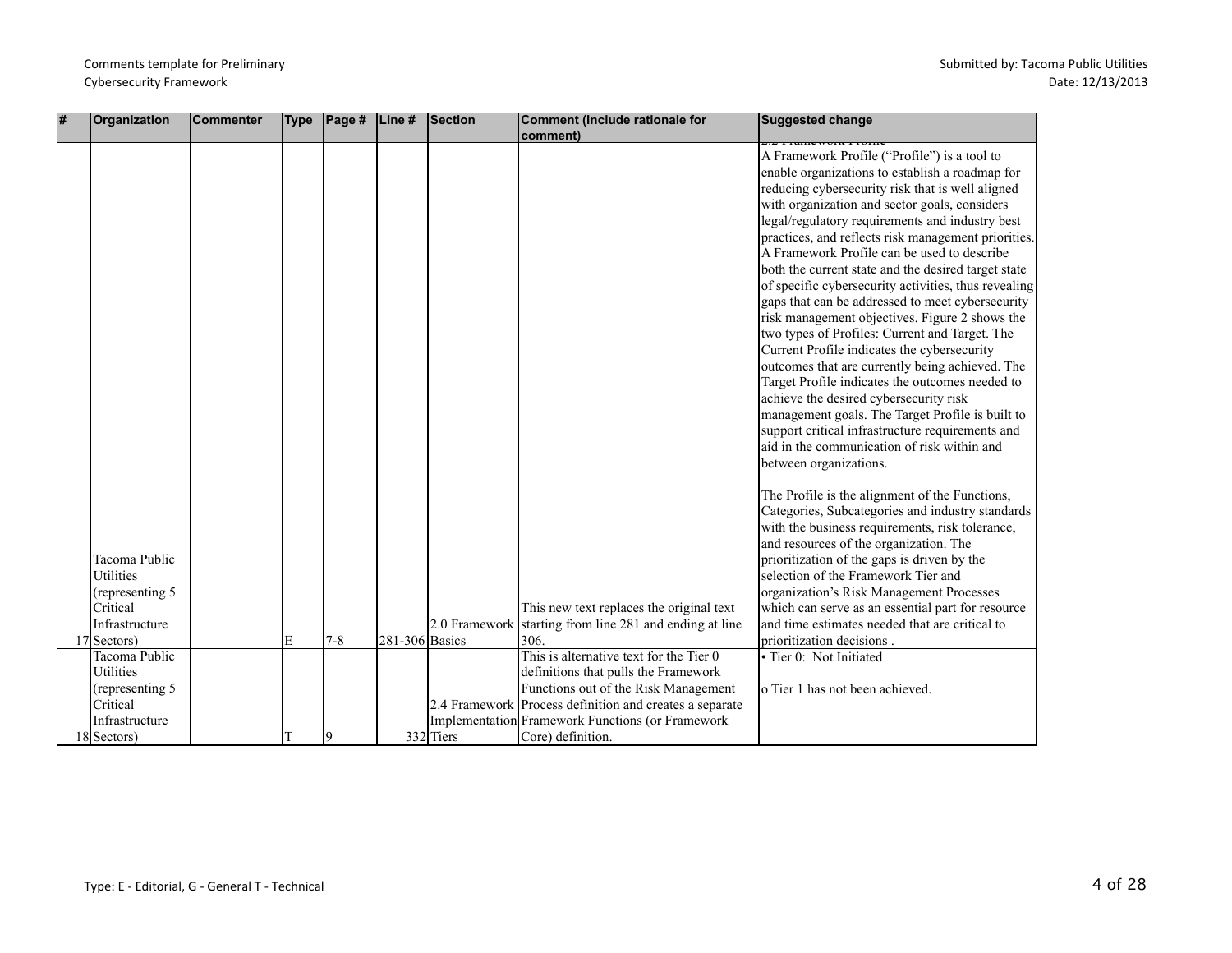| l# | Organization              | Commenter | <b>Type</b> | $\vert$ Page # | Line#         | Section | Comment (Include rationale for                          | <b>Suggested change</b>                              |
|----|---------------------------|-----------|-------------|----------------|---------------|---------|---------------------------------------------------------|------------------------------------------------------|
|    |                           |           |             |                |               |         | comment)                                                |                                                      |
|    |                           |           |             |                |               |         |                                                         | · Tier 1: Initiated                                  |
|    |                           |           |             |                |               |         |                                                         |                                                      |
|    |                           |           |             |                |               |         |                                                         | o Framework Functions - The implementation of        |
|    |                           |           |             |                |               |         |                                                         | the Framework Functions are not formalized and       |
|    |                           |           |             |                |               |         |                                                         | may be ad hoc, irregular, and sometimes reactive     |
|    |                           |           |             |                |               |         |                                                         | to cybersecurity events.                             |
|    |                           |           |             |                |               |         |                                                         |                                                      |
|    |                           |           |             |                |               |         |                                                         | o Risk Management Process - The critical             |
|    |                           |           |             |                |               |         |                                                         | infrastructure cybersecurity risk management         |
|    |                           |           |             |                |               |         |                                                         | practices are not formalized and risk is managed     |
|    |                           |           |             |                |               |         |                                                         | in an ad hoc, irregular and sometimes reactive       |
|    |                           |           |             |                |               |         |                                                         | manner. Prioritization of cybersecurity activities   |
|    |                           |           |             |                |               |         |                                                         | may not be directly informed by organizational       |
|    |                           |           |             |                |               |         |                                                         | risk objectives, the threat environment, or critical |
|    |                           |           |             |                |               |         |                                                         | infrastructure business/mission requirements.        |
|    |                           |           |             |                |               |         |                                                         |                                                      |
|    |                           |           |             |                |               |         |                                                         | o Integrated Program - There is a limited            |
|    |                           |           |             |                |               |         |                                                         | awareness of cybersecurity risk at the               |
|    |                           |           |             |                |               |         |                                                         | organizational level. The organization               |
|    |                           |           |             |                |               |         |                                                         | implements cybersecurity risk management on an       |
|    |                           |           |             |                |               |         |                                                         | irregular, case-by-case basis due to varied          |
|    |                           |           |             |                |               |         |                                                         | experience or inadequate resources.                  |
|    |                           |           |             |                |               |         |                                                         |                                                      |
|    |                           |           |             |                |               |         |                                                         | o Information Sharing - The organization may         |
|    | lTacoma Public            |           |             |                |               |         | This is alternative text for the Tier 1                 | not have processes that enable cybersecurity         |
|    | <b>Utilities</b>          |           |             |                |               |         | definitions that pulls the Framework                    | information to be shared within the organization.    |
|    | $\alpha$ (representing 5) |           |             |                |               |         | Functions out of the Risk Management                    | An organization may not have the processes in        |
|    | lCritical                 |           |             |                |               |         | 2.4 Framework Process definition and creates a separate | place to participate in coordination or              |
|    | Infrastructure            |           |             |                |               |         | Implementation Framework Functions (or Framework        | collaboration with other entities.                   |
|    | 19 Sectors)               |           |             | 9              | 332-346 Tiers |         | Core) definition.                                       |                                                      |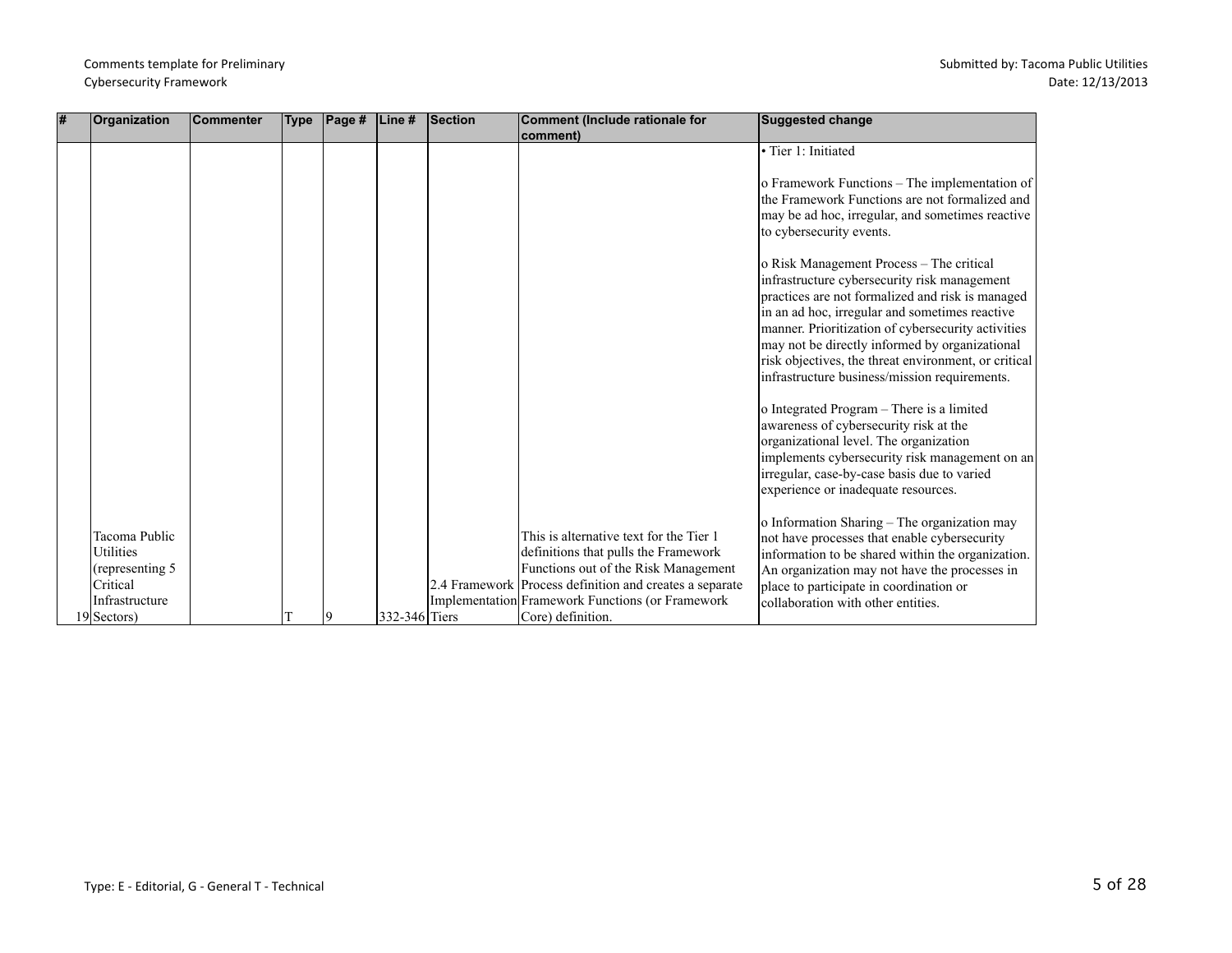| l# | Organization                                                                                              | <b>Commenter</b> | <b>Type</b> | $\sf Page~#$ | $\mathsf{Line}\,\texttt{\#}$ | Section | Comment (Include rationale for<br>comment)                                                                                                                                                                                                                  | <b>Suggested change</b>                                                                                                                                                                                                                                                                                                                                                                                                                                                                                       |
|----|-----------------------------------------------------------------------------------------------------------|------------------|-------------|--------------|------------------------------|---------|-------------------------------------------------------------------------------------------------------------------------------------------------------------------------------------------------------------------------------------------------------------|---------------------------------------------------------------------------------------------------------------------------------------------------------------------------------------------------------------------------------------------------------------------------------------------------------------------------------------------------------------------------------------------------------------------------------------------------------------------------------------------------------------|
|    |                                                                                                           |                  |             |              |                              |         |                                                                                                                                                                                                                                                             | • Tier 2: Risk-Informed                                                                                                                                                                                                                                                                                                                                                                                                                                                                                       |
|    |                                                                                                           |                  |             |              |                              |         |                                                                                                                                                                                                                                                             | o Framework Functions – The implementation of<br>the Framework Functions are approved by<br>management, include limited information about<br>cybersecurity risks, but may not be documented<br>in policy.                                                                                                                                                                                                                                                                                                     |
|    |                                                                                                           |                  |             |              |                              |         |                                                                                                                                                                                                                                                             | o Risk Management Process – The critical<br>infrastructure risk management practices are<br>approved by management but may not be<br>established as documented policy.                                                                                                                                                                                                                                                                                                                                        |
|    |                                                                                                           |                  |             |              |                              |         |                                                                                                                                                                                                                                                             | o Integrated Program – There is an awareness of<br>cybersecurity risk at the critical infrastructure<br>operations level but an integrated, overall<br>organization-wide approach to managing critical<br>infrastructure cybersecurity risk has not been<br>established. Risk-informed processes and<br>procedures are identified. Cybersecurity<br>personnel resources have been identified but may<br>not be dedicated to or have sufficient knowledge<br>and skills to perform their cybersecurity duties. |
|    | Tacoma Public<br><b>Utilities</b><br>(representing 5<br>Critical<br>Infrastructure<br>$20 Sectors\rangle$ |                  |             | 10           | 347-357 Tiers                |         | This is alternative text for the Tier 2<br>definitions that pulls the Framework<br>Functions out of the Risk Management<br>2.4 Framework Process definition and creates a separate<br>Implementation Framework Functions (or Framework<br>Core) definition. | o Information Sharing - Cybersecurity<br>information is shared within the organization on<br>an informal basis. The organization knows its<br>role in the larger critical infrastructure<br>ecosystem, but has not formalized its capabilities<br>to interact and share information externally.                                                                                                                                                                                                               |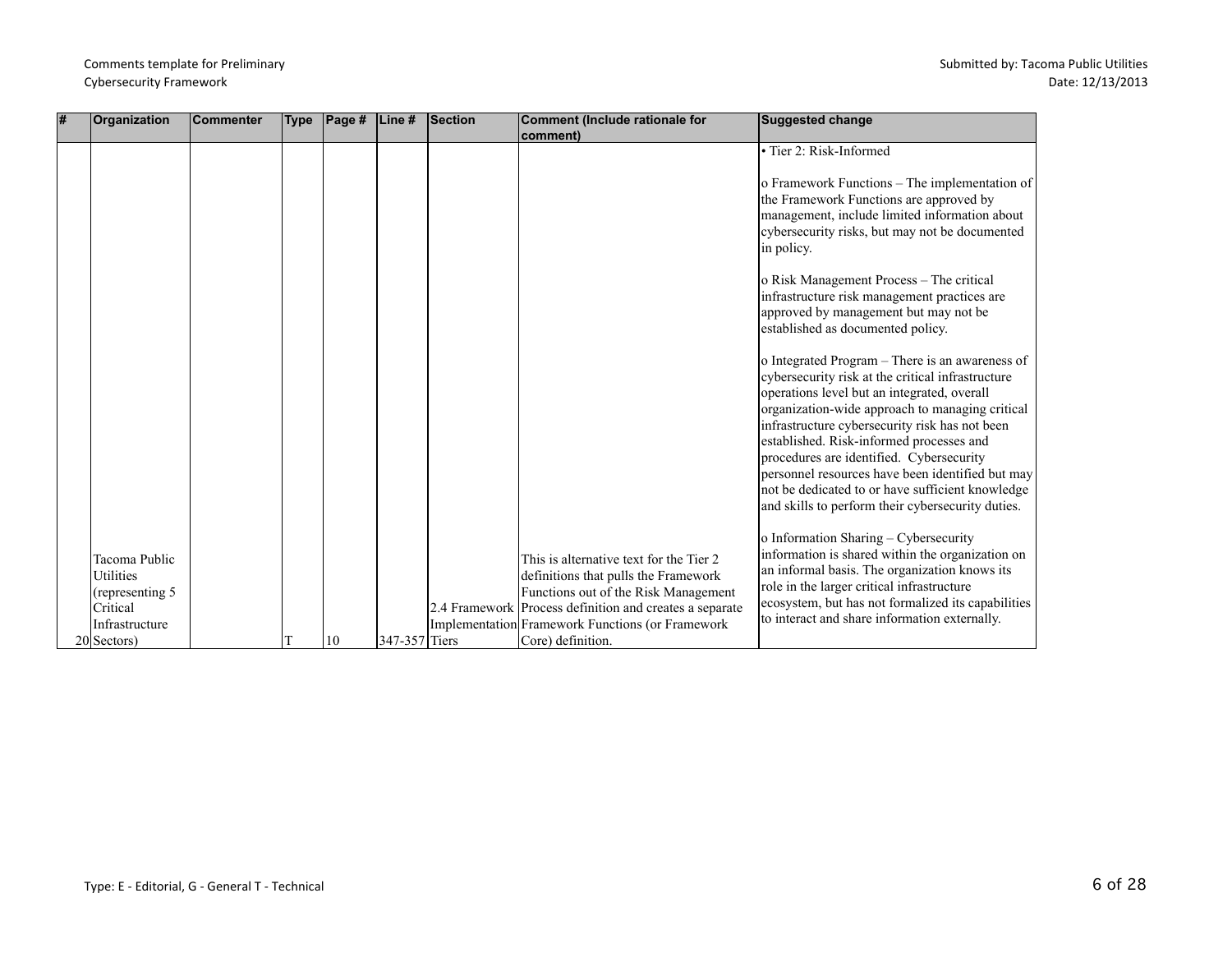| <b>#</b> | Organization                                                                                         | <b>Commenter</b> | <b>Type</b> | Page # | Line#         | Section | Comment (Include rationale for<br>comment)                                                                                                                                                                                                                 | Suggested change                                                                                                                                                                                                                                                                                                                                                                                                                                                                                         |
|----------|------------------------------------------------------------------------------------------------------|------------------|-------------|--------|---------------|---------|------------------------------------------------------------------------------------------------------------------------------------------------------------------------------------------------------------------------------------------------------------|----------------------------------------------------------------------------------------------------------------------------------------------------------------------------------------------------------------------------------------------------------------------------------------------------------------------------------------------------------------------------------------------------------------------------------------------------------------------------------------------------------|
|          |                                                                                                      |                  |             |        |               |         |                                                                                                                                                                                                                                                            | · Tier 3: Repeatable                                                                                                                                                                                                                                                                                                                                                                                                                                                                                     |
|          |                                                                                                      |                  |             |        |               |         |                                                                                                                                                                                                                                                            | o Framework Functions – The implementation of<br>the Framework Functions are formally approved<br>by management expressed in policy and receive<br>adequate resources for sustainability.                                                                                                                                                                                                                                                                                                                |
|          |                                                                                                      |                  |             |        |               |         |                                                                                                                                                                                                                                                            | o Risk Management Process – The critical<br>infrastructure risk management practices are<br>formally approved by management and expressed<br>as policy. The cybersecurity practices are<br>regularly updated based on the application of risk<br>management processes to a changing threat and<br>technology landscape.                                                                                                                                                                                  |
|          |                                                                                                      |                  |             |        |               |         |                                                                                                                                                                                                                                                            | o Integrated Program - There is a formalized<br>approach to manage cybersecurity risk for the<br>critical infrastructure operations. Repeatable, risk-<br>informed policies, processes, and procedures are<br>defined, implemented as intended, and validated.<br>Consistent methods are in place to effectively<br>respond to changes in risk. There are adequate<br>personnel resource who possess the knowledge<br>and skills to perform their appointed<br>cybersecurity roles and responsibilities. |
|          | Tacoma Public<br><b>Utilities</b><br>(representing 5)<br>Critical<br>Infrastructure<br>$21$ Sectors) |                  |             | 10     | 358-370 Tiers |         | This is alternative text for the Tier3<br>definitions that pulls the Framework<br>Functions out of the Risk Management<br>2.4 Framework Process definition and creates a separate<br>Implementation Framework Functions (or Framework<br>Core) definition. | o Information Sharing - Cybersecurity<br>information is shared in a consistent documents<br>process within the organization. The<br>organization understands its dependencies and<br>partners and receives information from these                                                                                                                                                                                                                                                                        |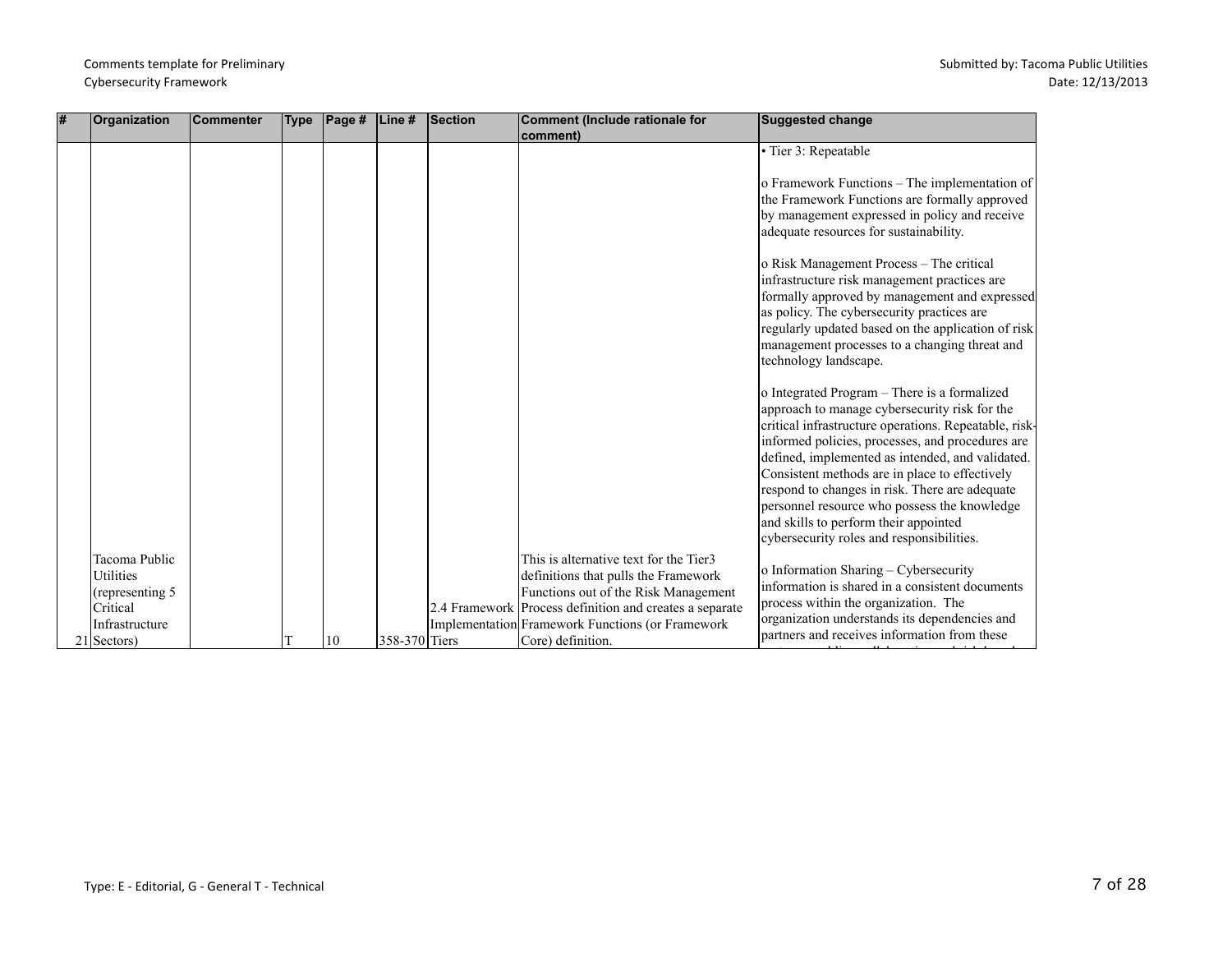| l# | Organization                          | <b>Commenter</b> | <b>Type</b> | $\vert$ Page # | Line#         | <b>Section</b> | Comment (Include rationale for<br>comment)                                      | <b>Suggested change</b>                                                                                                                                                                                                                                                                                                                                                                                                                                                                                 |
|----|---------------------------------------|------------------|-------------|----------------|---------------|----------------|---------------------------------------------------------------------------------|---------------------------------------------------------------------------------------------------------------------------------------------------------------------------------------------------------------------------------------------------------------------------------------------------------------------------------------------------------------------------------------------------------------------------------------------------------------------------------------------------------|
|    |                                       |                  |             |                |               |                |                                                                                 | • Tier 4: Adaptive                                                                                                                                                                                                                                                                                                                                                                                                                                                                                      |
|    |                                       |                  |             |                |               |                |                                                                                 | o Framework Functions – The implementation of<br>the Framework Functions are continuously<br>monitored to ensure they are still meeting the<br>intended cybersecurity risk management<br>loutcomes.                                                                                                                                                                                                                                                                                                     |
|    |                                       |                  |             |                |               |                |                                                                                 | o Risk Management Process - The critical<br>infrastructure risk management practices are<br>implemented in a manner that allows the<br>organization to readily adapt its cybersecurity<br>practices based on lessons learned and predictive<br>indicators derived from previous cybersecurity<br>activities. Through a process of continuous<br>improvement, the organization actively adapts to<br>a changing cybersecurity landscape and responds<br>to emerging/evolving threats in a timely manner. |
|    | Tacoma Public<br><b>Utilities</b>     |                  |             |                |               |                | This is alternative text for the Tier 4<br>definitions that pulls the Framework | o Integrated Program - There is an organization-<br>wide approach to managing cybersecurity risk<br>that uses risk-informed policies, processes, and<br>procedures to address potential cybersecurity<br>events. Cybersecurity risk management is part of<br>the organizational culture and evolves from an<br>awareness of previous activities, information<br>shared by other sources, and continuous                                                                                                 |
|    | (representing 5)                      |                  |             |                |               |                | Functions out of the Risk Management                                            | awareness of activities on their systems and                                                                                                                                                                                                                                                                                                                                                                                                                                                            |
|    | Critical                              |                  |             |                |               |                | 2.4 Framework Process definition and creates a separate                         | networks.                                                                                                                                                                                                                                                                                                                                                                                                                                                                                               |
|    | Infrastructure<br>$22 Sectors\rangle$ |                  |             | 10             | 371-385 Tiers |                | Implementation Framework Functions (or Framework<br>Core) definition.           | o Information Sharing - The organization                                                                                                                                                                                                                                                                                                                                                                                                                                                                |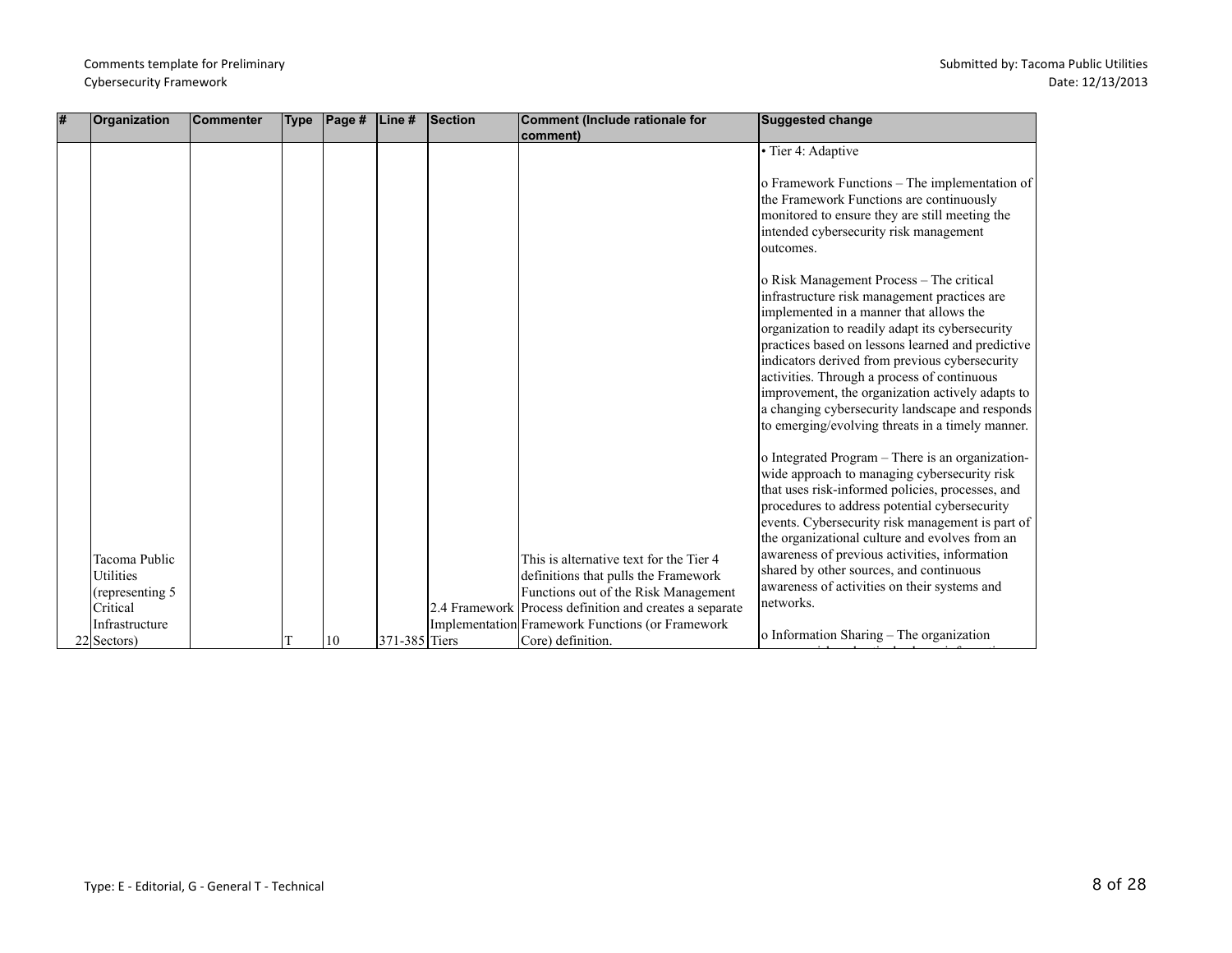| l# | Organization                                                                                        | <b>Commenter</b> | <b>Type</b> | $\vert$ Page # $\vert$ Line # | Section                                 | Comment (Include rationale for<br>comment)                                                                                                                                                     | <b>Suggested change</b>                                                                                                                                                                                                                                                                                                                                                                                                                                                                                                                                                                                                                         |
|----|-----------------------------------------------------------------------------------------------------|------------------|-------------|-------------------------------|-----------------------------------------|------------------------------------------------------------------------------------------------------------------------------------------------------------------------------------------------|-------------------------------------------------------------------------------------------------------------------------------------------------------------------------------------------------------------------------------------------------------------------------------------------------------------------------------------------------------------------------------------------------------------------------------------------------------------------------------------------------------------------------------------------------------------------------------------------------------------------------------------------------|
|    |                                                                                                     |                  |             |                               |                                         |                                                                                                                                                                                                | 3.2 Using the Framework<br>The following recursive steps illustrate how an<br>organization could use the Framework Core,<br>Profiles and Tiers to assess and update an<br>existing cybersecurity program; or create a new<br>cybersecurity program. The use of Profiles in<br>this manner enables the organization to make<br>informed decisions about cybersecurity activities,<br>supports cost/benefit analysis, and enables the<br>organization to create an action plan for targeted<br>improvements.                                                                                                                                      |
|    |                                                                                                     |                  |             |                               |                                         |                                                                                                                                                                                                | Step 1: The organization identifies the scope of<br>the critical infrastructure operations that will be<br>assessed in the Step 2 activity. The organization<br>identifies relative to their critical infrastructure<br>operations, systems and assets, the associated risk<br>tolerances, threats, vulnerabilities, constraints,<br>impacts of a cybersecurity event, voluntary and<br>mandatory regulatory requirements and overall<br>risk management approach. The organization<br>also selects the appropriate Framework<br>Informative References or chooses other<br>Informative References that are sector or<br>organization specific. |
|    | Tacoma Public<br><b>Utilities</b><br>(representing 5<br>Critical<br>Infrastructure<br>$23$ Sectors) |                  | E           |                               | $3.2$ Using the<br>11 402-436 Framework | Reworded the steps to create a close<br>connection between the identification of<br>Current Profile, the use of the Framework<br>Core, a Target Profile and a continuous<br>improvement cycle. | Step 2: The organization develops a Current<br>Framework Profile using each of the Framework<br>Core Functions, Categories and Subcategories.<br>The organization performs an assessment of their<br>existing critical infrastructure cybersecurity                                                                                                                                                                                                                                                                                                                                                                                             |
|    | Tacoma Public<br><b>Utilities</b><br>(representing 5<br>Critical<br>Infrastructure                  |                  |             |                               | Framework                               | Make it clear that the Framework applies<br>to Critical Infrastructure Functions, not all appropriate throughout the subcategory<br>business systems<br>This is further defined in subsequent  | Insert "critical Infrastructure" references as<br>descriptions                                                                                                                                                                                                                                                                                                                                                                                                                                                                                                                                                                                  |
|    | $24$ Sectors)                                                                                       |                  |             | $13 - 26$                     | Core                                    | comments.                                                                                                                                                                                      |                                                                                                                                                                                                                                                                                                                                                                                                                                                                                                                                                                                                                                                 |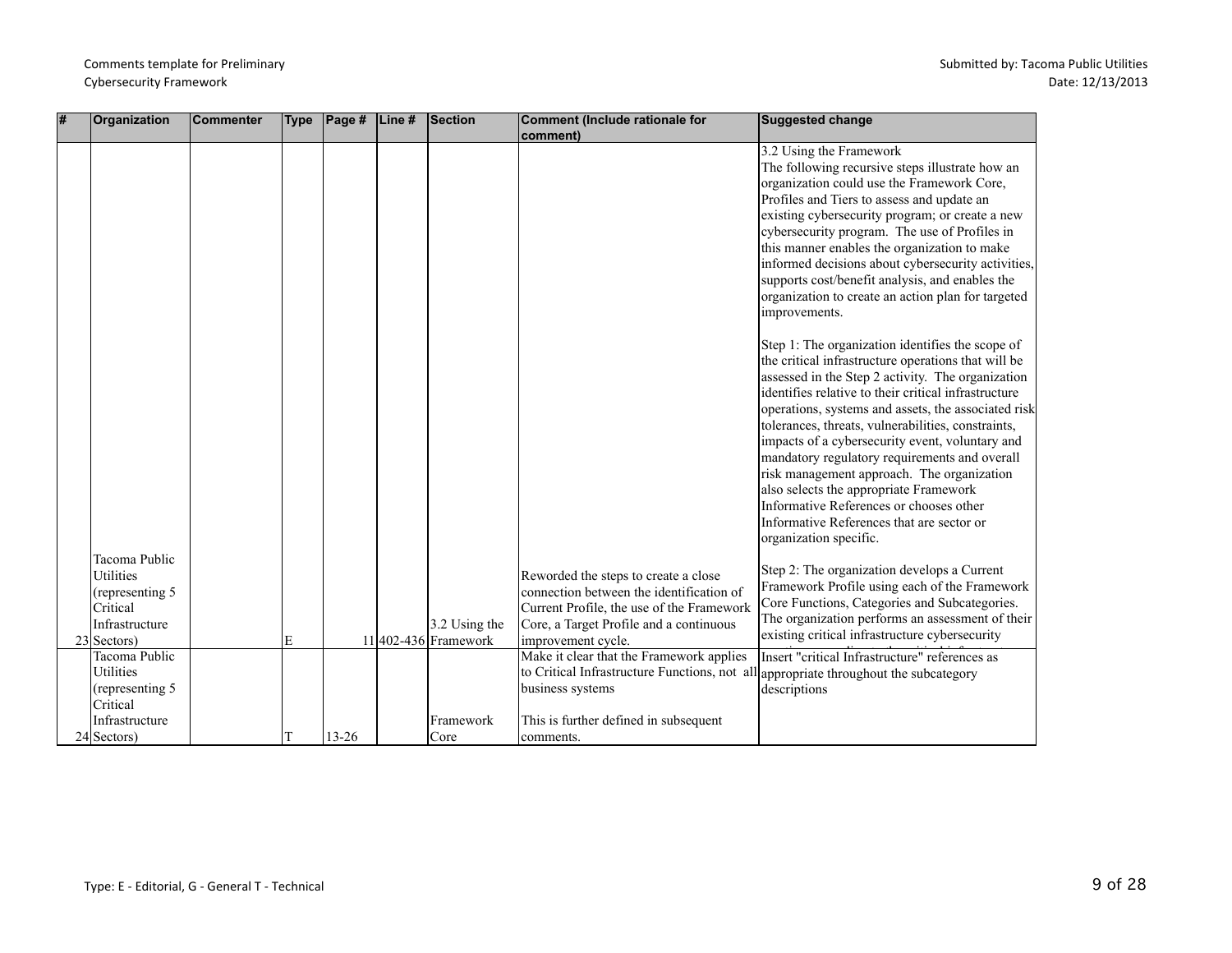| # | Organization                                                                                         | <b>Commenter</b> | <b>Type</b> | $\vert$ Page # $\vert$ Line # | <b>Section</b>              | Comment (Include rationale for<br>comment)                                                                                                                                         | <b>Suggested change</b>                                                                                                                                                                         |
|---|------------------------------------------------------------------------------------------------------|------------------|-------------|-------------------------------|-----------------------------|------------------------------------------------------------------------------------------------------------------------------------------------------------------------------------|-------------------------------------------------------------------------------------------------------------------------------------------------------------------------------------------------|
|   | <b>Tacoma Public</b><br>Utilities<br>(representing 5)<br>Critical<br>Infrastructure<br>$25$ Sectors) |                  | T           | 13                            | Asset<br>Management<br>(AM) | Rewording the categories and<br>subcategories to relate directly to critical<br>infrastructure and to provide consistent<br>language and flow throughout each of the<br>Functions. | The critical infrastructure personnel, devices,<br>systems, facilities and information are identified<br>and managed consistent with their relative<br>importance to risk management practices. |
|   | Tacoma Public<br>Utilities<br>(representing 5)<br>Critical<br>Infrastructure<br>$26$ Sectors)        |                  |             |                               |                             | Systems, software, hardware, data flows,<br>etc are all identified, but there is no data<br>classification in this Function.                                                       | Add a subcategory: For critical infrastructure,<br>the data and information is classified and labeled                                                                                           |
|   | Tacoma Public<br>Utilities<br>(representing 5)<br>Critical<br>Infrastructure<br>$27$ Sectors)        |                  | T           | 13                            | ID.AM-1                     | Rewording the categories and<br>subcategories to relate directly to critical<br>infrastructure and to provide consistent<br>language and flow throughout each of the<br>Functions. | For critical infrastructure, the physical assets and<br>systems are inventoried                                                                                                                 |
|   | Tacoma Public<br><b>Utilities</b><br>(representing 5<br>Critical<br>Infrastructure<br>$28$ Sectors)  |                  | T           | 13                            | $ID.AM-2$                   | Rewording the categories and<br>subcategories to relate directly to critical<br>infrastructure and to provide consistent<br>language and flow throughout each of the<br>Functions. | For critical infrastructure, the software platforms<br>and applications are inventoried                                                                                                         |
|   | Tacoma Public<br>Utilities<br>(representing 5)<br>Critical<br>Infrastructure<br>$29$ Sectors)        |                  | т           | 13                            | $ID. AM-3$                  | Rewording the categories and<br>subcategories to relate directly to critical<br>infrastructure and to provide consistent<br>language and flow throughout each of the<br>Functions. | For critical infrastructure, the communication<br>data flows are mapped                                                                                                                         |
|   | Tacoma Public<br>Utilities<br>(representing 5)<br>Critical<br>Infrastructure<br>30 Sectors)          |                  | T           | 14                            | ID.AM-4                     | Rewording the categories and<br>subcategories to relate directly to critical<br>infrastructure and to provide consistent<br>language and flow throughout each of the<br>Functions. | For critical infrastructure, the internal and<br>external system interfaces are identified<br>documented and mapped                                                                             |
|   | Tacoma Public<br>Utilities<br>(representing 5)<br>Critical<br>Infrastructure<br>$31$ Sectors)        |                  | IТ          | 14                            | $ID.AM-5$                   | Rewording the categories and<br>subcategories to relate directly to critical<br>infrastructure and to provide consistent<br>language and flow throughout each of the<br>Functions. | For critical infrastructure, the personnel<br>resources are prioritized                                                                                                                         |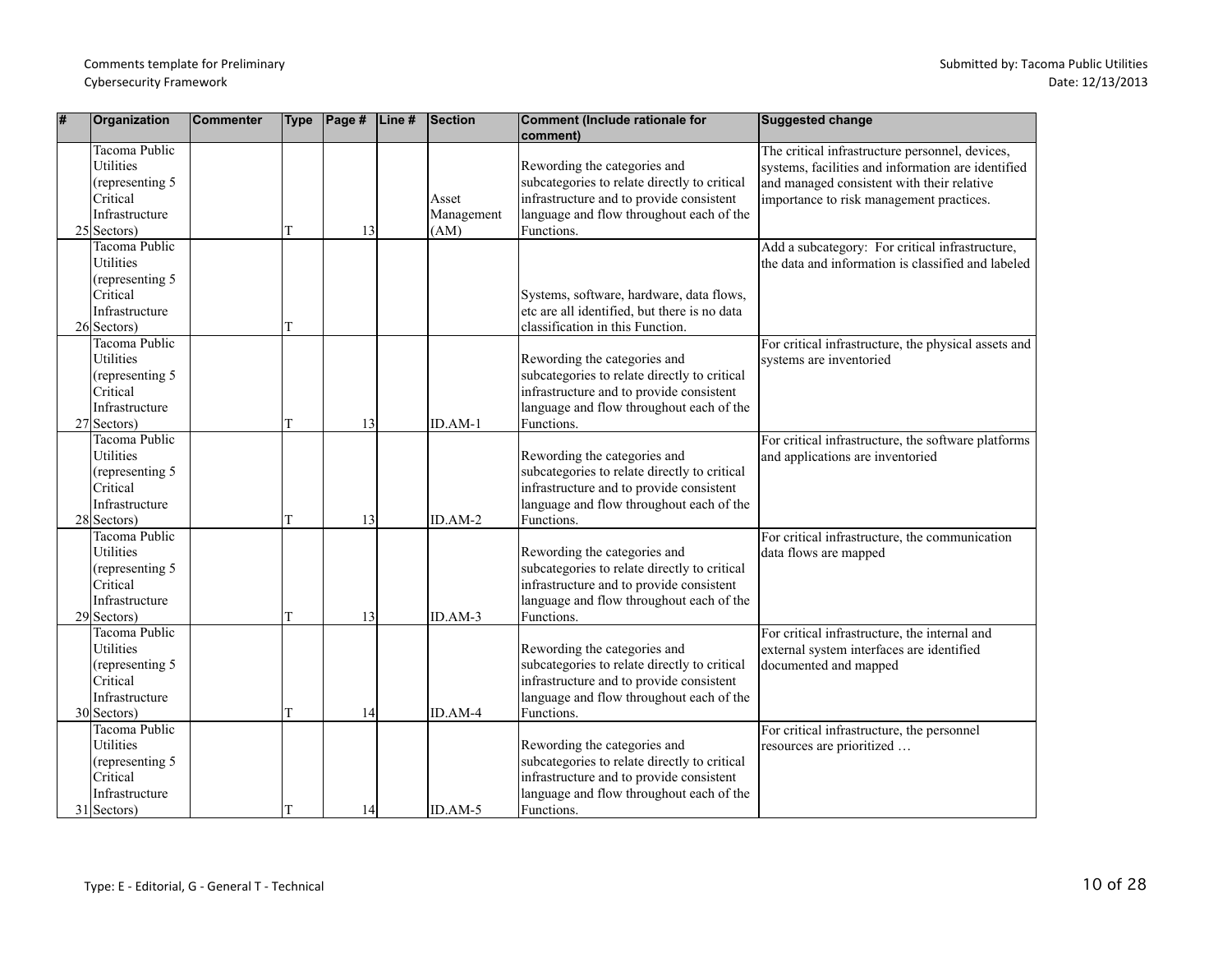| # | Organization                                                                                                | <b>Commenter</b> | <b>Type</b> | $\vert$ Page # | Line# | Section                                | Comment (Include rationale for<br>comment)                                                                                                                                         | Suggested change                                                                                                                                                    |
|---|-------------------------------------------------------------------------------------------------------------|------------------|-------------|----------------|-------|----------------------------------------|------------------------------------------------------------------------------------------------------------------------------------------------------------------------------------|---------------------------------------------------------------------------------------------------------------------------------------------------------------------|
|   | Tacoma Public<br><b>Utilities</b><br>(representing 5<br>Critical<br>Infrastructure<br>$32$ Sectors)         |                  | T           | 14             |       | $ID.AM-6$                              | Rewording the categories and<br>subcategories to relate directly to critical<br>infrastructure and to provide consistent<br>language and flow throughout each of the<br>Functions. | For critical infrastructure, the personnel roles and<br>responsibilities for cybersecurity in IT and ICS<br>are identified, documented, communicated and<br>managed |
|   | <b>Tacoma Public</b><br><b>Utilities</b><br>(representing 5)<br>Critical<br>Infrastructure<br>$33$ Sectors) |                  |             | 14             |       | <b>Business</b><br>Environment<br>(BE) | Rewording the categories and<br>subcategories to relate directly to critical<br>infrastructure and to provide consistent<br>language and flow throughout each of the<br>Functions. | For critical infrastructure, the mission,<br>objectives                                                                                                             |
|   | <b>Tacoma Public</b><br><b>Utilities</b><br>(representing 5<br>Critical<br>Infrastructure<br>$34$ Sectors)  |                  | T           | 14             |       | $ID.BE-1$                              | Rewording the categories and<br>subcategories to relate directly to critical<br>infrastructure and to provide consistent<br>language and flow throughout each of the<br>Functions. | For critical infrastructure, the supply chain<br>cybersecurity requirements are identified and<br>communicated                                                      |
|   | <b>Tacoma Public</b><br>Utilities<br>(representing 5<br>Critical<br>Infrastructure<br>$35$ Sectors)         |                  |             | 14             |       | ID.BE-2                                | Rewording the categories and<br>subcategories to relate directly to critical<br>infrastructure and to provide consistent<br>language and flow throughout each of the<br>Functions. | For critical infrastructure, the role in their<br>industry ecosystem is identified, documented and<br>communicated                                                  |
|   | <b>Tacoma Public</b><br><b>Utilities</b><br>(representing 5<br>Critical<br>Infrastructure<br>$36$ Sectors)  |                  |             | 14             |       | ID.BE-3                                | Rewording the categories and<br>subcategories to relate directly to critical<br>infrastructure and to provide consistent<br>language and flow throughout each of the<br>Functions. | For critical infrastructure, the mission and<br>business objectives and activities are identified,<br>documented, prioritized and communicated                      |
|   | Tacoma Public<br>Utilities<br>(representing 5<br>Critical<br>Infrastructure<br>$37$ Sectors)                |                  | т           | 14             |       | ID.BE-4                                | Rewording the categories and<br>subcategories to relate directly to critical<br>infrastructure and to provide consistent<br>language and flow throughout each of the<br>Functions. | For critical infrastructure, the internal and<br>external dependencies are identified, documented<br>and communicated                                               |
|   | Tacoma Public<br>Utilities<br>(representing 5<br>Critical<br>Infrastructure<br>38 Sectors)                  |                  |             | 15             |       | ID.BE-5                                | Rewording the categories and<br>subcategories to relate directly to critical<br>infrastructure and to provide consistent<br>language and flow throughout each of the<br>Functions. | For critical infrastructure, the resiliency<br>requirements are identified, documented,<br>prioritized and communicated                                             |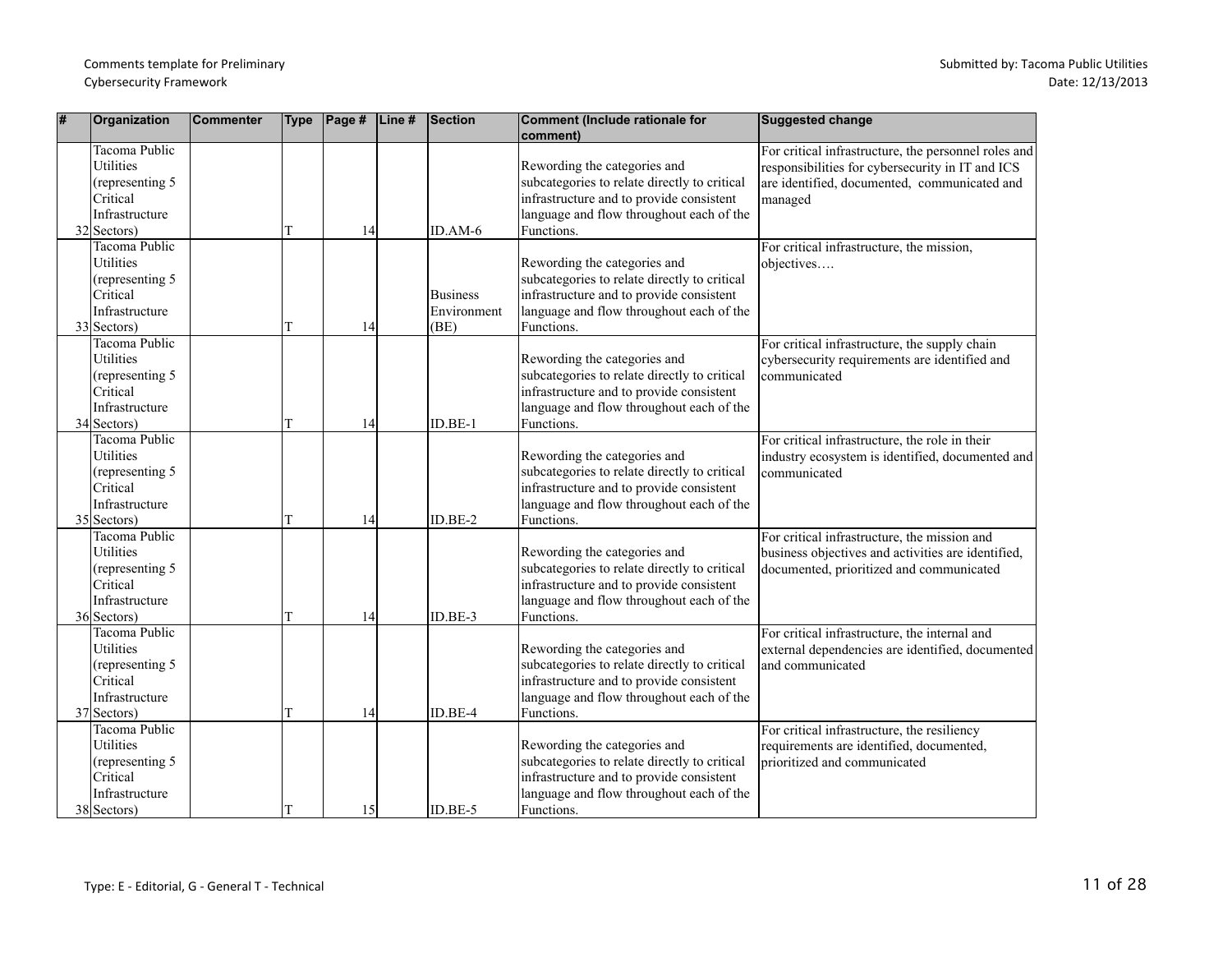| #  | Organization                                                                                         | Commenter | <b>Type</b> | $\vert$ Page # | Line# | Section                    | Comment (Include rationale for<br>comment)                                                                                                                                         | Suggested change                                                                                                                                                                                                                              |
|----|------------------------------------------------------------------------------------------------------|-----------|-------------|----------------|-------|----------------------------|------------------------------------------------------------------------------------------------------------------------------------------------------------------------------------|-----------------------------------------------------------------------------------------------------------------------------------------------------------------------------------------------------------------------------------------------|
|    | Tacoma Public<br><b>Utilities</b><br>(representing 5<br>Critical<br>Infrastructure<br>$39$ Sectors)  |           | T           | 15             |       | Governance<br>(GV)         | Rewording the categories and<br>subcategories to relate directly to critical<br>infrastructure and to provide consistent<br>language and flow throughout each of the<br>Functions. | For critical infrastructure, the policies,<br>procedures and processes to manage and monitor<br>the regulatory, legal, risk, environmental and<br>operational requirements are understood and<br>inform the management of cybersecurity risk. |
|    | Tacoma Public<br>Utilities<br>(representing 5<br>Critical<br>Infrastructure<br>$40$ Sectors)         |           | T           | 15             |       | ID.GV-1                    | Rewording the categories and<br>subcategories to relate directly to critical<br>infrastructure and to provide consistent<br>language and flow throughout each of the<br>Functions. | For critical infrastructure, the cybersecurity<br>policy(ies) are identified, documented and<br>communicated                                                                                                                                  |
| 41 | Tacoma Public<br><b>Utilities</b><br>(representing 5<br>Critical<br>Infrastructure<br>Sectors)       |           | T           | 15             |       | $ID.GV-2$                  | Rewording the categories and<br>subcategories to relate directly to critical<br>infrastructure and to provide consistent<br>language and flow throughout each of the<br>Functions. | For critical infrastructure, the cybersecurity roles<br>and responsibilities are established and<br>communicated                                                                                                                              |
|    | Tacoma Public<br><b>Utilities</b><br>(representing 5<br>Critical<br>Infrastructure<br>$42$ Sectors)  |           |             | 15             |       | ID.GV-3                    | Rewording the categories and<br>subcategories to relate directly to critical<br>infrastructure and to provide consistent<br>language and flow throughout each of the<br>Functions. | For critical infrastructure, the legal and<br>regulatory requirements for cybersecurity,<br>including privacy and civil liberties obligations,<br>are identified, documented and communicated                                                 |
|    | Tacoma Public<br>Utilities<br>(representing 5)<br>Critical<br>Infrastructure<br>$43$ Sectors)        |           |             | 15             |       | ID.GV-4                    | Rewording the categories and<br>subcategories to relate directly to critical<br>infrastructure and to provide consistent<br>language and flow throughout each of the<br>Functions. | For critical infrastructure, the governance model<br>includes cybersecurity practices                                                                                                                                                         |
|    | Tacoma Public<br>Utilities<br>(representing 5<br>Critical<br>Infrastructure<br>44 Sectors)           |           | T           | 15             |       | Risk<br>Assessment<br>(RA) | Rewording the categories and<br>subcategories to relate directly to critical<br>infrastructure and to provide consistent<br>language and flow throughout each of the<br>Functions. | For critical infrastructure, the cybersecurity risk<br>to operations, including mission and business,<br>image and reputation, assets and individuals is<br>documented                                                                        |
|    | Tacoma Public<br><b>Utilities</b><br>(representing 5)<br>Critical<br>Infrastructure<br>$45$ Sectors) |           | T           | 15             |       | ID.RA-1                    | Rewording the categories and<br>subcategories to relate directly to critical<br>infrastructure and to provide consistent<br>language and flow throughout each of the<br>Functions. | For critical infrastructure, the asset<br>vulnerabilities are identified, documented and<br>prioritized for risk response and integrated into<br>the cybersecurity program                                                                    |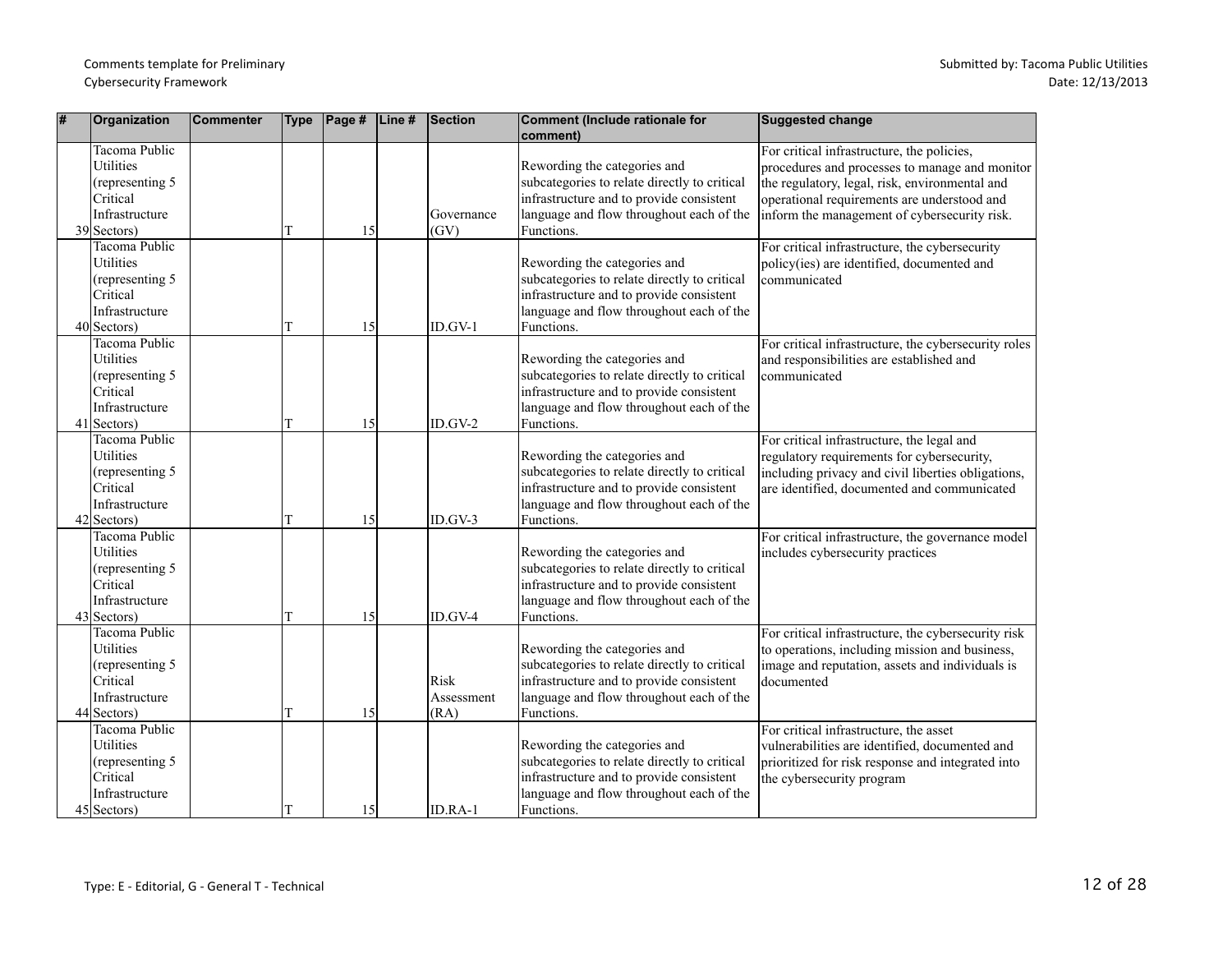| # | Organization                                                                                        | <b>Commenter</b> | <b>Type</b> | $\vert$ Page # | Line# | <b>Section</b>                      | Comment (Include rationale for<br>comment)                                                                                                                                         | <b>Suggested change</b>                                                                                                                                                                                      |
|---|-----------------------------------------------------------------------------------------------------|------------------|-------------|----------------|-------|-------------------------------------|------------------------------------------------------------------------------------------------------------------------------------------------------------------------------------|--------------------------------------------------------------------------------------------------------------------------------------------------------------------------------------------------------------|
|   | Tacoma Public<br>Utilities<br>(representing 5)<br>Critical<br>Infrastructure<br>$46$ Sectors)       |                  | T           | 15             |       | ID.RA-2                             | Rewording the categories and<br>subcategories to relate directly to critical<br>infrastructure and to provide consistent<br>language and flow throughout each of the<br>Functions. | For critical infrastructure, the threat and<br>vulnerability information is received from<br>information sharing forums and sources and<br>integrated into the cybersecurity program                         |
|   | Tacoma Public<br>Utilities<br>(representing 5)<br>Critical<br>Infrastructure<br>$47$ Sectors)       |                  |             | 16             |       | ID.RA-3                             | Rewording the categories and<br>subcategories to relate directly to critical<br>infrastructure and to provide consistent<br>language and flow throughout each of the<br>Functions. | For critical infrastructure, the threats to assets are<br>identified, documented, prioritized for risk<br>response and integrated into the cybersecurity<br>program                                          |
|   | Tacoma Public<br>Utilities<br>(representing 5<br><b>Critical</b><br>Infrastructure<br>48 Sectors)   |                  | т           | 16             |       | ID.RA-4                             | Rewording the categories and<br>subcategories to relate directly to critical<br>infrastructure and to provide consistent<br>language and flow throughout each of the<br>Functions. | For critical infrastructure, the threat and<br>vulnerability impacts are identified, documented,<br>prioritized for risk response and integrated into<br>the cybersecurity program                           |
|   | Tacoma Public<br><b>Utilities</b><br>(representing 5<br>Critical<br>Infrastructure<br>$49$ Sectors) |                  | T           | 16             |       | ID.RA-5                             | Rewording the categories and<br>subcategories to relate directly to critical<br>infrastructure and to provide consistent<br>language and flow throughout each of the<br>Functions. | For critical infrastructure, the cybersecurity<br>threat and vulnerability risk responses are<br>identified, documented, prioritized for risk<br>response and integrated into the cybersecurity<br>program   |
|   | Tacoma Public<br>Utilities<br>(representing 5)<br>Critical<br>Infrastructure<br>$50$ Sectors)       |                  |             | 16             |       | Risk<br>Management<br>Strategy (RM) | Rewording the categories and<br>subcategories to relate directly to critical<br>infrastructure and to provide consistent<br>language and flow throughout each of the<br>Functions. | The critical infrastructure cybersecurity risk<br>management strategy is established and includes<br>priorities, constraints, risk tolerances, and<br>assumptions to support cybersecurity risk<br>decisions |
|   | Tacoma Public<br>Utilities<br>(representing 5<br>Critical<br>Infrastructure<br>$51$ Sectors)        |                  | T           | 16             |       | ID.RM-1                             | Rewording the categories and<br>subcategories to relate directly to critical<br>infrastructure and to provide consistent<br>language and flow throughout each of the<br>Functions. | For critical infrastructure, the cybersecurity risk<br>management processes are identified,<br>documented, prioritized for risk response, and<br>integrated into the cybersecurity program                   |
|   | Tacoma Public<br>Utilities<br>(representing 5)<br>Critical<br>Infrastructure<br>$52$ Sectors)       |                  |             | 16             |       | ID.RM-2                             | Rewording the categories and<br>subcategories to relate directly to critical<br>infrastructure and to provide consistent<br>language and flow throughout each of the<br>Functions. | For critical infrastructure, the cybersecurity risk<br>tolerances are identified, documented, prioritized<br>for risk response, and integrated into the<br>cybersecurity program.                            |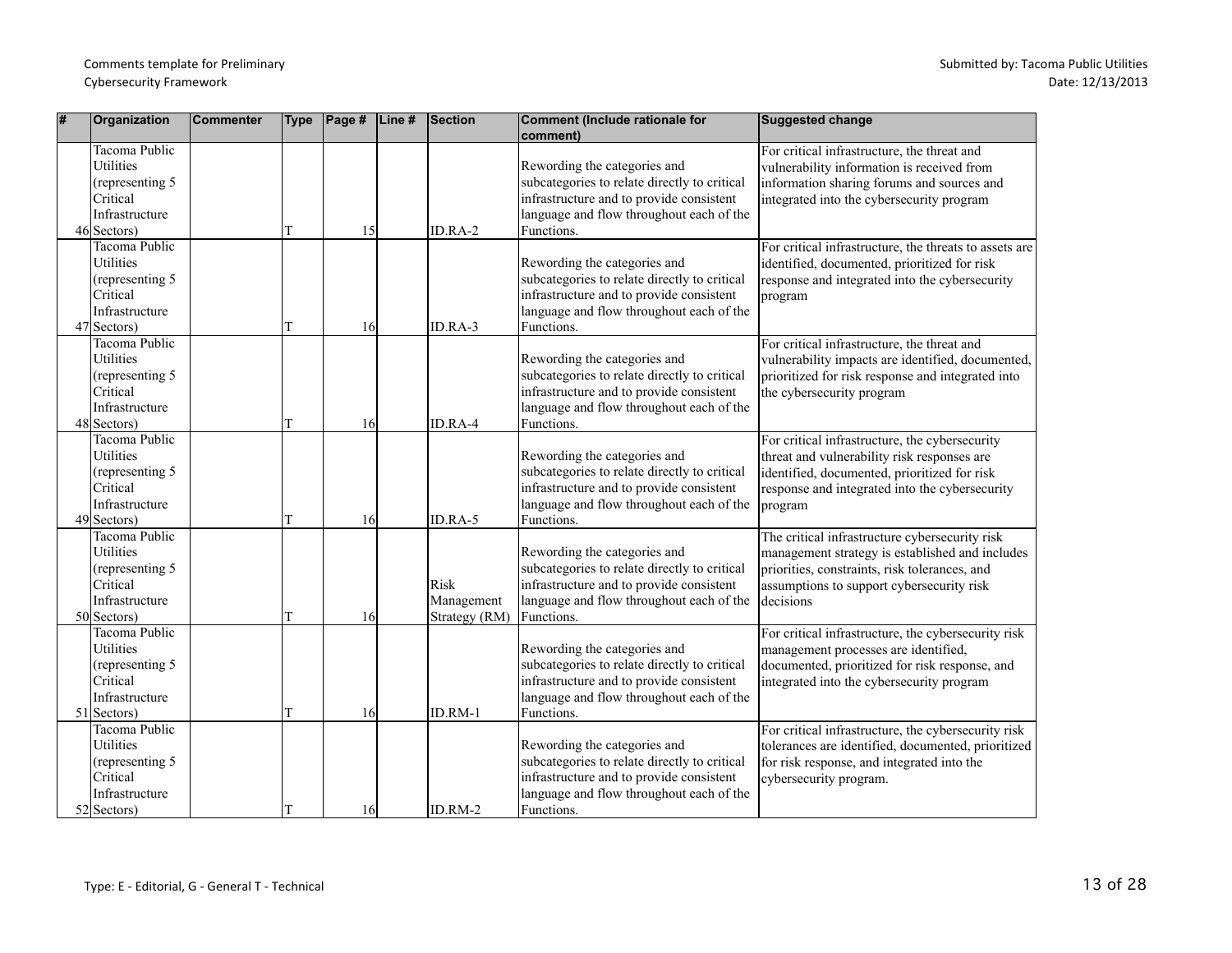| # | Organization                                                                                               | Commenter | <b>Type</b> | $\vert$ Page # | $\vert$ Line# | Section | Comment (Include rationale for<br>comment)                                                                                                                                                        | <b>Suggested change</b>                                                                                                                                               |
|---|------------------------------------------------------------------------------------------------------------|-----------|-------------|----------------|---------------|---------|---------------------------------------------------------------------------------------------------------------------------------------------------------------------------------------------------|-----------------------------------------------------------------------------------------------------------------------------------------------------------------------|
|   | Tacoma Public<br><b>Utilities</b><br>(representing 5)<br>Critical<br>Infrastructure<br>$53$ Sectors)       |           |             | 16             |               | ID.RM-3 | Rewording the categories and<br>subcategories to relate directly to critical<br>infrastructure and to provide consistent<br>language and flow throughout each of the<br>Functions.                | For critical infrastructure, the determination of<br>risk tolerance is informed by the role in their<br>industry and any sector specific risk analysis                |
|   | <b>Tacoma Public</b><br><b>Utilities</b><br>(representing 5<br>Critical<br>Infrastructure<br>$54$ Sectors) |           |             | 16             |               | (AC)    | Rewording the categories and<br>subcategories to relate directly to critical<br>infrastructure and to provide consistent<br>Access Control language and flow throughout each of the<br>Functions. | The critical infrastructure accesses to associated<br>information resources and facilities are limited to<br>authorized people processes, systems, and<br>activities. |
|   | Tacoma Public<br><b>Utilities</b><br>(representing 5<br>Critical<br>Infrastructure<br>$55$ Sectors)        |           |             | 16             |               | PR.AC-1 | Rewording the categories and<br>subcategories to relate directly to critical<br>infrastructure and to provide consistent<br>language and flow throughout each of the<br>Functions.                | For critical infrastructure, the identities and<br>credentials for systems and people is identified,<br>documented and managed.                                       |
|   | <b>Tacoma Public</b><br>Utilities<br>(representing 5<br>Critical<br>Infrastructure<br>56 Sectors)          |           | T           | 17             |               | PR.AC-2 | Rewording the categories and<br>subcategories to relate directly to critical<br>infrastructure and to provide consistent<br>language and flow throughout each of the<br>Functions.                | For critical infrastructure, the physical access is<br>identified, documented and managed.                                                                            |
|   | Tacoma Public<br>Utilities<br>(representing 5)<br>Critical<br>Infrastructure<br>$57$ Sectors)              |           |             | 17             |               | PR.AC-3 | Rewording the categories and<br>subcategories to relate directly to critical<br>infrastructure and to provide consistent<br>language and flow throughout each of the<br>Functions.                | For critical infrastructure, the remote access to<br>systems is identified, documented, and managed.                                                                  |
|   | Tacoma Public<br>Utilities<br>(representing 5<br>Critical<br>Infrastructure<br>58 Sectors)                 |           |             | 17             |               | PR-AC-4 | Rewording the categories and<br>subcategories to relate directly to critical<br>infrastructure and to provide consistent<br>language and flow throughout each of the<br>Functions.                | For critical infrastructure, the access permissions<br>to systems is identified, documented, and<br>managed                                                           |
|   | Tacoma Public<br>Utilities<br>(representing 5<br>Critical<br>Infrastructure<br>59 Sectors)                 |           | lΤ          | 17             |               | PR-AC-5 | Rewording the categories and<br>subcategories to relate directly to critical<br>infrastructure and to provide consistent<br>language and flow throughout each of the<br>Functions.                | For critical infrastructure, the processes for<br>maintaining network integrity is identified,<br>documented, and managed                                             |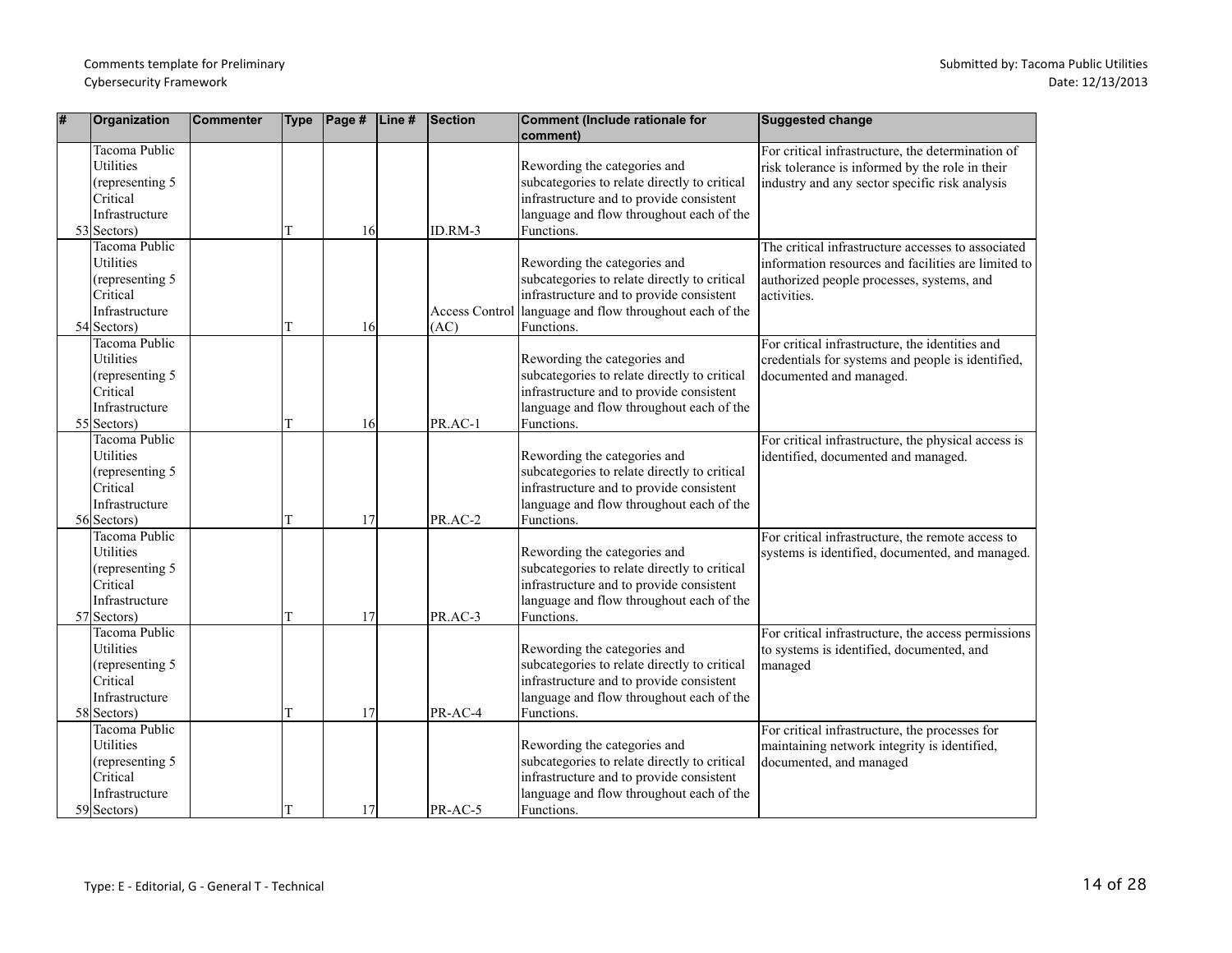| # | Organization                                                                                             | Commenter | <b>Type</b> | $\vert$ Page # | $\vert$ Line # | Section                        | Comment (Include rationale for<br>comment)                                                                                                                                         | Suggested change                                                                                                                                                                                                          |
|---|----------------------------------------------------------------------------------------------------------|-----------|-------------|----------------|----------------|--------------------------------|------------------------------------------------------------------------------------------------------------------------------------------------------------------------------------|---------------------------------------------------------------------------------------------------------------------------------------------------------------------------------------------------------------------------|
|   | <b>Tacoma Public</b><br><b>Utilities</b><br>(representing 5<br>Critical<br>Infrastructure<br>60 Sectors) |           |             | 17             |                | Awareness and<br>Training (AT) | Rewording the categories and<br>subcategories to relate directly to critical<br>infrastructure and to provide consistent<br>language and flow throughout each of the<br>Functions. | The critical infrastructure personnel and partners<br>are adequately trained to perform their<br>cybersecurity related duties and responsibilities<br>consistent with established policies, procedures<br>and agreements. |
|   | <b>Tacoma Public</b><br><b>Utilities</b><br>(representing 5<br>Critical<br>Infrastructure<br>61 Sectors) |           |             | 17             |                | PR.AT-1                        | Rewording the categories and<br>subcategories to relate directly to critical<br>infrastructure and to provide consistent<br>language and flow throughout each of the<br>Functions. | For critical infrastructure, the people accessing<br>facilities and systems are informed and trained on<br>their cybersecurity responsibilities                                                                           |
|   | Tacoma Public<br>Utilities<br>(representing 5<br><b>Critical</b><br>Infrastructure<br>$62$ Sectors)      |           |             | 17             |                | PR.AT-2                        | Rewording the categories and<br>subcategories to relate directly to critical<br>infrastructure and to provide consistent<br>language and flow throughout each of the<br>Functions. | For critical infrastructure, the privileged users are<br>informed and trained on their cybersecurity<br>responsibilities                                                                                                  |
|   | Tacoma Public<br>Utilities<br>(representing 5)<br>Critical<br>Infrastructure<br>$63$ Sectors)            |           | T           | 18             |                | PR.AT-3                        | Rewording the categories and<br>subcategories to relate directly to critical<br>infrastructure and to provide consistent<br>language and flow throughout each of the<br>Functions. | For critical infrastructure, the third-party<br>stakeholders, including customers and partners<br>are informed and trained on their cybersecurity<br>responsibilities                                                     |
|   | Tacoma Public<br><b>Utilities</b><br>(representing 5)<br>Critical<br>Infrastructure<br>64 Sectors)       |           |             | 18             |                | PR.AT-4                        | Rewording the categories and<br>subcategories to relate directly to critical<br>infrastructure and to provide consistent<br>language and flow throughout each of the<br>Functions. | For critical infrastructure, the senior executives<br>are informed and trained on their cyber security<br>responsibilities                                                                                                |
|   | Tacoma Public<br><b>Utilities</b><br>(representing 5)<br>Critical<br>Infrastructure<br>$65$ Sectors)     |           |             | 18             |                | PR.AT-5                        | Rewording the categories and<br>subcategories to relate directly to critical<br>infrastructure and to provide consistent<br>language and flow throughout each of the<br>Functions. | For critical infrastructure, the physical security<br>and cybersecurity personnel are informed and<br>trained on their cybersecurity responsibilities                                                                     |
|   | Tacoma Public<br>Utilities<br>(representing 5)<br>Critical<br>Infrastructure<br>66 Sectors)              |           |             | 18             |                | Data Security<br>(DS)          | Rewording the categories and<br>subcategories to relate directly to critical<br>infrastructure and to provide consistent<br>language and flow throughout each of the<br>Functions. | The critical infrastructure records and data are<br>managed consistent with the organization's risk<br>management strategy to protect the<br>confidentiality, integrity and availability.                                 |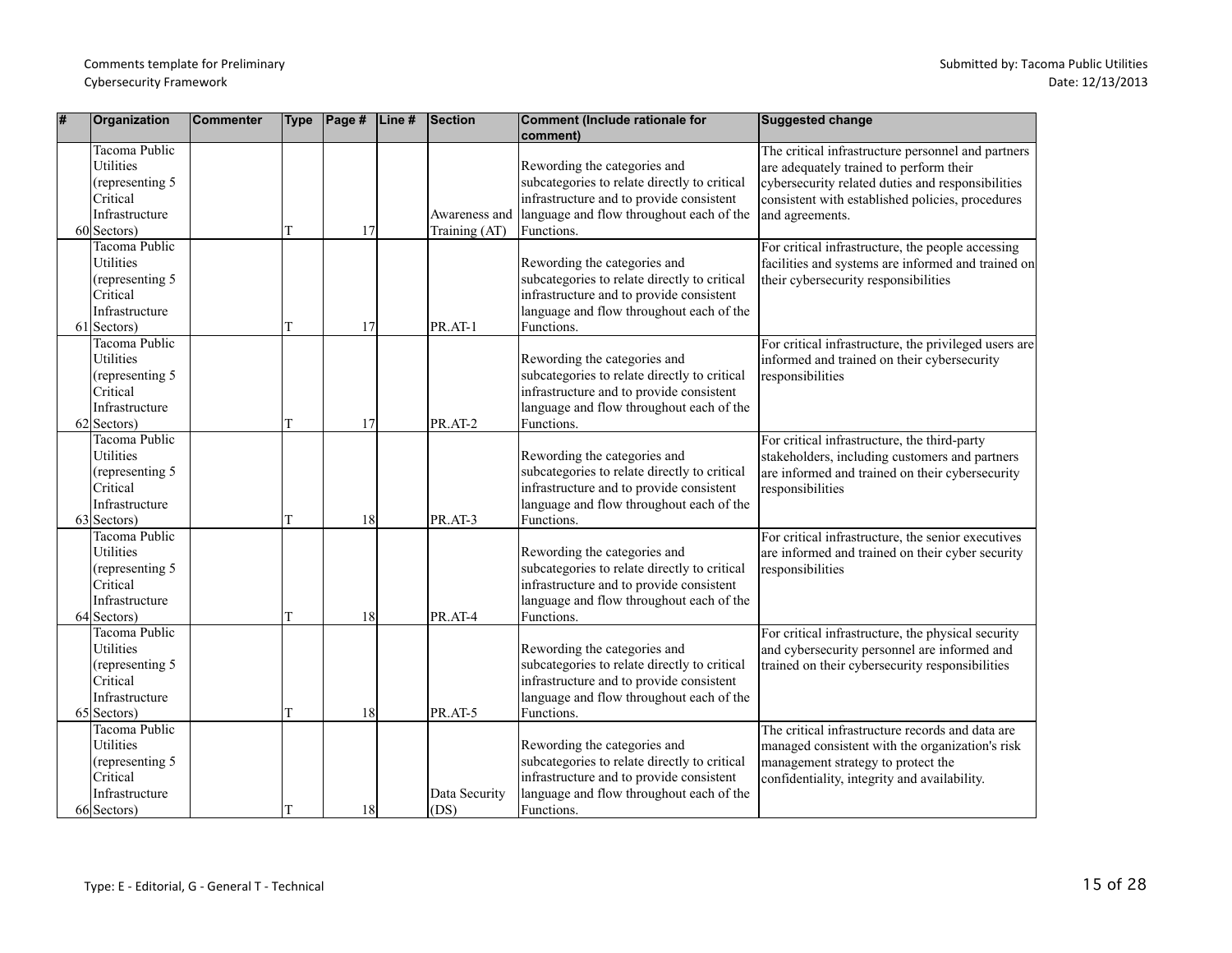| #  | Organization                                                                                               | <b>Commenter</b> | <b>Type</b> | $\vert$ Page # $\vert$ Line # | <b>Section</b> | Comment (Include rationale for<br>comment)                                                                                                                                         | <b>Suggested change</b>                                                                                                                                                                                        |
|----|------------------------------------------------------------------------------------------------------------|------------------|-------------|-------------------------------|----------------|------------------------------------------------------------------------------------------------------------------------------------------------------------------------------------|----------------------------------------------------------------------------------------------------------------------------------------------------------------------------------------------------------------|
|    | Tacoma Public<br>Utilities<br>(representing 5<br>Critical<br>Infrastructure<br>67 Sectors)                 |                  |             | 18                            | PR.DS-1        | Rewording the categories and<br>subcategories to relate directly to critical<br>infrastructure and to provide consistent<br>language and flow throughout each of the<br>Functions. | For critical infrastructure, the data at rest is<br>protected based on the risk management strategy                                                                                                            |
|    | <b>Tacoma Public</b><br><b>Utilities</b><br>(representing 5<br>Critical<br>Infrastructure<br>$68$ Sectors) |                  | T           | 18                            | PR.DS-2        | Rewording the categories and<br>subcategories to relate directly to critical<br>infrastructure and to provide consistent<br>language and flow throughout each of the<br>Functions. | For critical infrastructure, the data in motion is<br>protected based on the risk management strategy                                                                                                          |
|    | <b>Tacoma Public</b><br>Utilities<br>(representing 5<br>Critical<br>Infrastructure<br>$69$ Sectors)        |                  | T           | 18                            | PR.DS-3        | Rewording the categories and<br>subcategories to relate directly to critical<br>infrastructure and to provide consistent<br>language and flow throughout each of the<br>Functions. | For critical infrastructure, the assets are managed<br>throughout their entire lifecycle of acquisition,<br>implementation, redeployment and destruction is<br>protected based on the risk management strategy |
|    | Tacoma Public<br><b>Utilities</b><br>(representing 5<br>Critical<br>Infrastructure<br>70 Sectors)          |                  |             | 19                            | PR.DS-4        | Rewording the categories and<br>subcategories to relate directly to critical<br>infrastructure and to provide consistent<br>language and flow throughout each of the<br>Functions. | For critical infrastructure, the availability<br>requirements are identified, documented and<br>managed based on the risk management strategy                                                                  |
| 71 | <b>Tacoma Public</b><br>Utilities<br>(representing 5<br>Critical<br>Infrastructure<br>Sectors)             |                  |             | 19                            | PR.DS-5        | Rewording the categories and<br>subcategories to relate directly to critical<br>infrastructure and to provide consistent<br>language and flow throughout each of the<br>Functions. | For critical infrastructure, the protections against<br>data leakage of confidential information are<br>identified, documented and managed based on<br>the risk management strategy                            |
|    | Tacoma Public<br><b>Utilities</b><br>(representing 5)<br>Critical<br>Infrastructure<br>$72$ Sectors)       |                  |             | 19                            | PR.DS-6        | Covered in PR.DS-5                                                                                                                                                                 | Remove this requirement.                                                                                                                                                                                       |
|    | <b>Tacoma Public</b><br>Utilities<br>(representing 5<br>Critical<br>Infrastructure<br>$73$ Sectors)        |                  | lΤ          | 19                            | PR.DS-7        | Covered in PR.DS-3                                                                                                                                                                 | Remove this requirement.                                                                                                                                                                                       |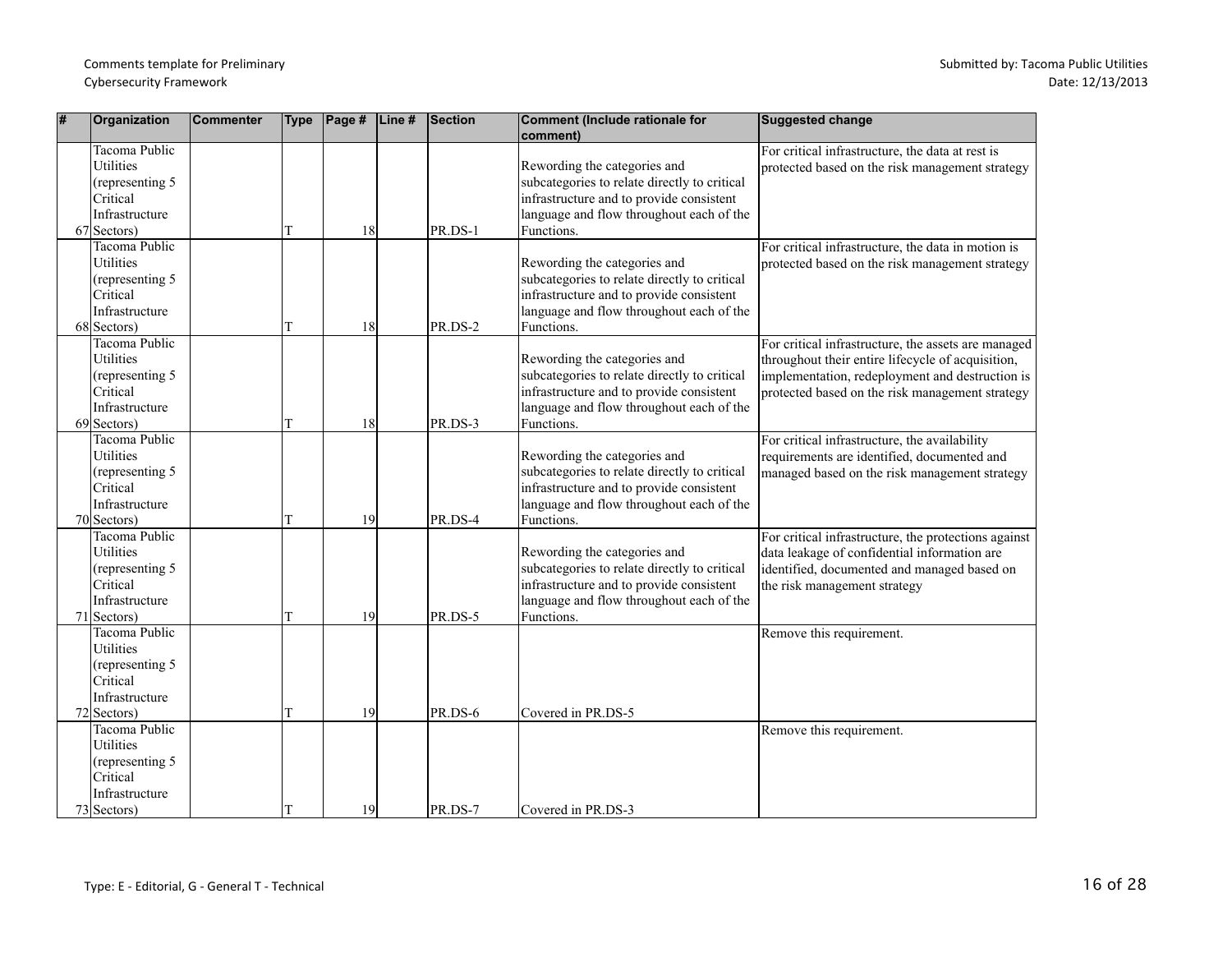| # | Organization                                                                                         | <b>Commenter</b> | <b>Type</b> | $\vert$ Page # | $\vert$ Line# | Section                                                                  | Comment (Include rationale for<br>comment)                                                                                                                                         | <b>Suggested change</b>                                                                                                                                                                                                                                                      |
|---|------------------------------------------------------------------------------------------------------|------------------|-------------|----------------|---------------|--------------------------------------------------------------------------|------------------------------------------------------------------------------------------------------------------------------------------------------------------------------------|------------------------------------------------------------------------------------------------------------------------------------------------------------------------------------------------------------------------------------------------------------------------------|
|   | Tacoma Public<br><b>Utilities</b><br>(representing 5)<br>Critical<br>Infrastructure<br>$74$ Sectors) |                  |             | 19             |               | PR.DS-8                                                                  | Rewording the categories and<br>subcategories to relate directly to critical<br>infrastructure and to provide consistent<br>language and flow throughout each of the<br>Functions. | For critical infrastructure, the development and<br>testing environments are separated from<br>production based on the risk management<br>strategy                                                                                                                           |
|   | Tacoma Public<br><b>Utilities</b><br>(representing 5)<br>Critical<br>Infrastructure<br>$75$ Sectors) |                  | T           | 19             |               | PR.PDS-9                                                                 | Rewording the categories and<br>subcategories to relate directly to critical<br>infrastructure and to provide consistent<br>language and flow throughout each of the<br>Functions. | For critical infrastructure, the privacy of<br>individuals and personally identifiable<br>information (PII) is protected based on the risk<br>management strategy                                                                                                            |
|   | <b>Tacoma Public</b><br>Utilities<br>(representing 5<br>Critical<br>Infrastructure<br>76 Sectors)    |                  |             | 19             |               | Information<br>Protection<br>Processes and<br>Procedures (IP) Functions. | Rewording the categories and<br>subcategories to relate directly to critical<br>infrastructure and to provide consistent<br>language and flow throughout each of the               | The critical infrastructure cybersecurity policy<br>addresses the purpose, scope, roles,<br>responsibilities, management commitment and<br>coordination; processes and procedures are<br>maintained and used to manage the protection of<br>critical infrastructure systems. |
|   | Tacoma Public<br>Utilities<br>(representing 5<br>Critical<br>Infrastructure<br>$77$ Sectors)         |                  | T           | 19             |               | PR.IP-1                                                                  | Rewording the categories and<br>subcategories to relate directly to critical<br>infrastructure and to provide consistent<br>language and flow throughout each of the<br>Functions. | For critical infrastructure, the configuration<br>management baseline is identified, documented<br>and managed                                                                                                                                                               |
|   | Tacoma Public<br><b>Utilities</b><br>(representing 5)<br>Critical<br>Infrastructure<br>$78$ Sectors) |                  |             | 19             |               | $PR/IP-2$                                                                | Rewording the categories and<br>subcategories to relate directly to critical<br>infrastructure and to provide consistent<br>language and flow throughout each of the<br>Functions. | For critical infrastructure, the Systems<br>Development Lifecycle is identified, documented<br>and managed                                                                                                                                                                   |
|   | Tacoma Public<br><b>Utilities</b><br>(representing 5)<br>Critical<br>Infrastructure<br>$79$ Sectors) |                  |             | 20             |               | PR.IP-3                                                                  | Rewording the categories and<br>subcategories to relate directly to critical<br>infrastructure and to provide consistent<br>language and flow throughout each of the<br>Functions. | For critical infrastructure, the configuration<br>management and change control processes are<br>identified, documented and managed                                                                                                                                          |
|   | <b>Tacoma Public</b><br>Utilities<br>(representing 5<br>Critical<br>Infrastructure<br>80 Sectors)    |                  |             | 20             |               | PR-IP-4                                                                  | Rewording the categories and<br>subcategories to relate directly to critical<br>infrastructure and to provide consistent<br>language and flow throughout each of the<br>Functions. | For critical infrastructure, the system backups are<br>identified, documented and managed                                                                                                                                                                                    |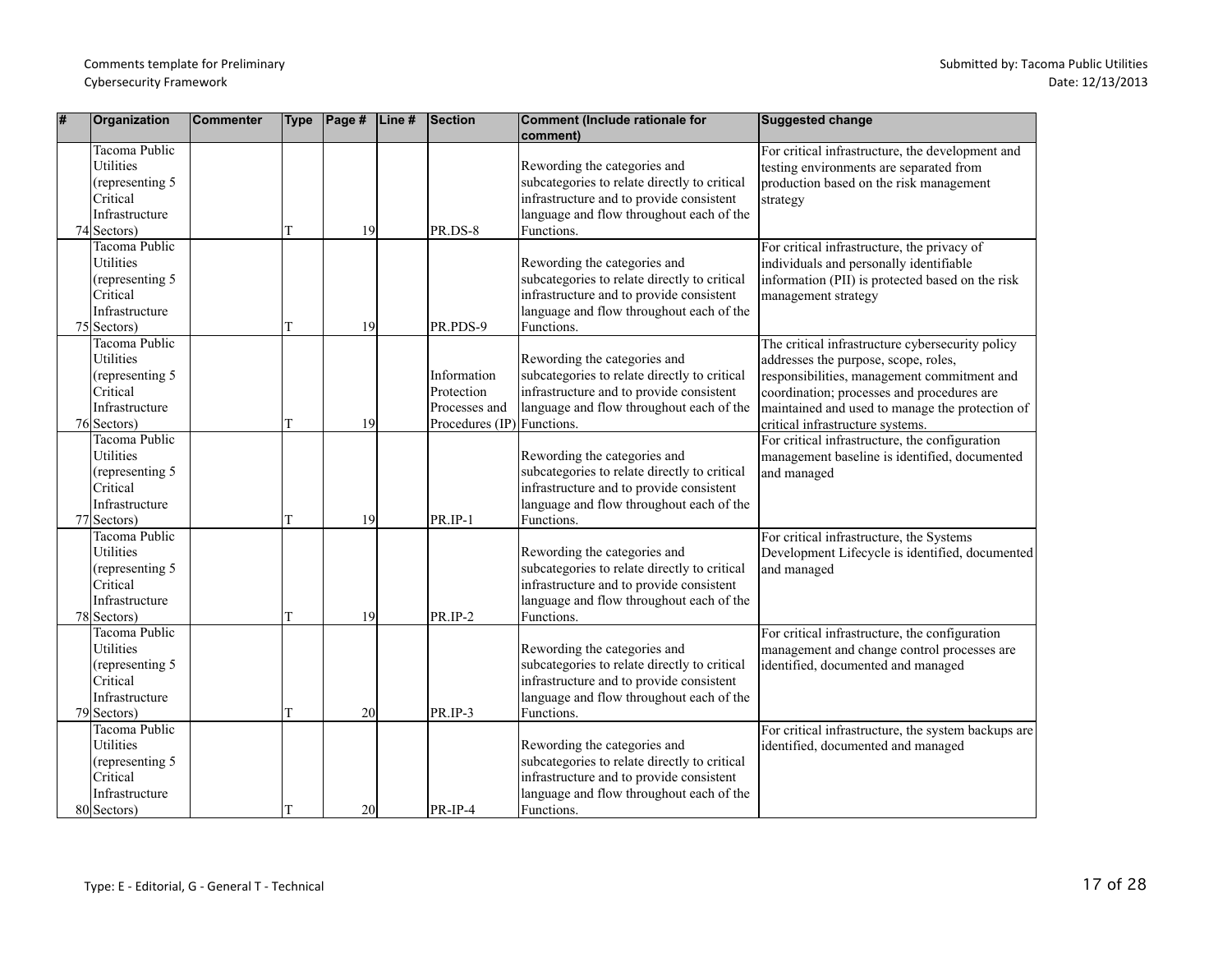| # | Organization                                                                                        | <b>Commenter</b> | <b>Type</b> | Page # $\vert$ Line # | Section  | Comment (Include rationale for<br>comment)                                                                                                                                         | <b>Suggested change</b>                                                                                                                                                                                                 |
|---|-----------------------------------------------------------------------------------------------------|------------------|-------------|-----------------------|----------|------------------------------------------------------------------------------------------------------------------------------------------------------------------------------------|-------------------------------------------------------------------------------------------------------------------------------------------------------------------------------------------------------------------------|
|   | <b>Tacoma Public</b><br>Utilities<br>(representing 5<br>Critical<br>Infrastructure<br>81 Sectors)   |                  | T           | 20                    | PR.IP-5  | Rewording the categories and<br>subcategories to relate directly to critical<br>infrastructure and to provide consistent<br>language and flow throughout each of the<br>Functions. | what does this one mean?                                                                                                                                                                                                |
|   | Tacoma Public<br><b>Utilities</b><br>(representing 5<br>Critical<br>Infrastructure<br>$82$ Sectors) |                  | T           | 20                    | PR.IP-6  | Rewording the categories and<br>subcategories to relate directly to critical<br>infrastructure and to provide consistent<br>language and flow throughout each of the<br>Functions. | For critical infrastructure, the confidential<br>information is destroyed according to<br>documented policies and procedures                                                                                            |
|   | Tacoma Public<br>Utilities<br>(representing 5<br>Critical<br>Infrastructure<br>$83$ Sectors)        |                  | T           | 20                    | PR.IP-7  | Rewording the categories and<br>subcategories to relate directly to critical<br>infrastructure and to provide consistent<br>language and flow throughout each of the<br>Functions. | For critical infrastructure, the policies and<br>procedures that support the Information<br>Protection Processes and Procedures are<br>continuously approved according to the<br>cybersecurity risk management strategy |
|   | Tacoma Public<br>Utilities<br>(representing 5<br>Critical<br>Infrastructure<br>84 Sectors)          |                  | T           | 20                    | PR.IP-8  | Rewording the categories and<br>subcategories to relate directly to critical<br>infrastructure and to provide consistent<br>language and flow throughout each of the<br>Functions. | For critical infrastructure, the sharing of relevant<br>threat and vulnerability information occurs with<br>appropriate parties                                                                                         |
|   | Tacoma Public<br>Utilities<br>(representing 5)<br>Critical<br>Infrastructure<br>85 Sectors)         |                  |             | 20                    | PR.IP-9  | Rewording the categories and<br>subcategories to relate directly to critical<br>infrastructure and to provide consistent<br>language and flow throughout each of the<br>Functions. | For critical infrastructure, the Response Plans,<br><b>Business Continuity Plans, Disaster Recovery</b><br>Plans, and Incident Handling Plans are identified,<br>documented, communicated and managed                   |
|   | Tacoma Public<br>Utilities<br>(representing 5<br>Critical<br>Infrastructure<br>86 Sectors)          |                  | T           | 21                    | PR.IP-10 | Rewording the categories and<br>subcategories to relate directly to critical<br>infrastructure and to provide consistent<br>language and flow throughout each of the<br>Functions. | For critical infrastructure, the Plans identified in<br>PR.IP-9 are exercised according to the<br>cybersecurity risk management strategy                                                                                |
|   | Tacoma Public<br>Utilities<br>(representing 5<br>Critical<br>Infrastructure<br>87 Sectors)          |                  |             | 21                    | PR.IP-11 | Rewording the categories and<br>subcategories to relate directly to critical<br>infrastructure and to provide consistent<br>language and flow throughout each of the<br>Functions. | For critical infrastructure, the human resources<br>practices for on-boarding, off-boarding, privilege<br>management are identified, documented and<br>managed                                                          |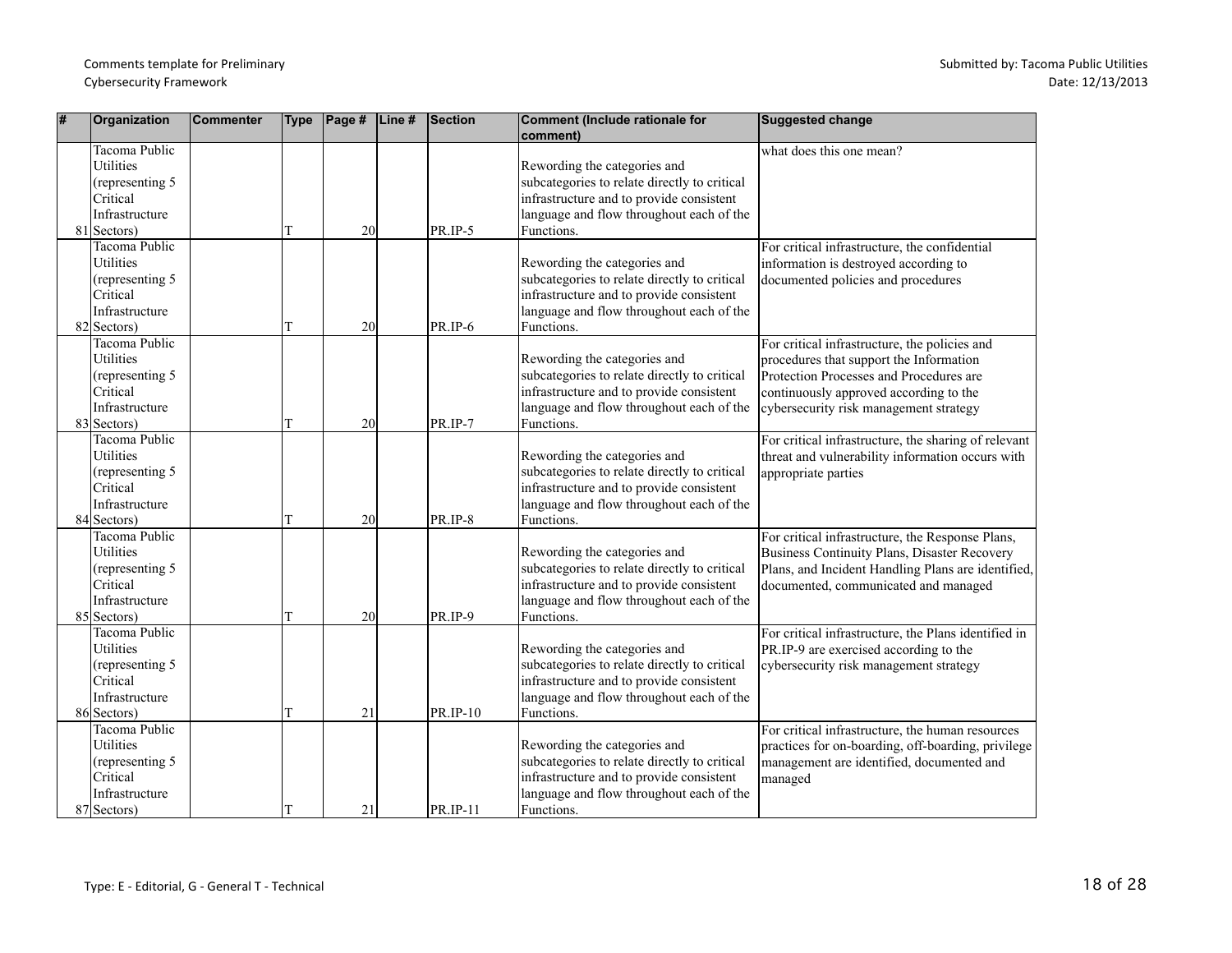| #  | Organization                                                                                              | <b>Commenter</b> | <b>Type</b> | $\vert$ Page # $\vert$ Line # | Section                          | Comment (Include rationale for<br>comment)                                                                                                                                         | <b>Suggested change</b>                                                                                                                                                                                                   |
|----|-----------------------------------------------------------------------------------------------------------|------------------|-------------|-------------------------------|----------------------------------|------------------------------------------------------------------------------------------------------------------------------------------------------------------------------------|---------------------------------------------------------------------------------------------------------------------------------------------------------------------------------------------------------------------------|
|    | Tacoma Public<br>Utilities<br>(representing 5)<br>Critical<br>Infrastructure<br>88 Sectors)               |                  | T           | 21                            | Maintenance<br>(MA)              | Rewording the categories and<br>subcategories to relate directly to critical<br>infrastructure and to provide consistent<br>language and flow throughout each of the<br>Functions. | The critical infrastructure practices for the<br>maintenance and repair of system components is<br>performed consistent with identified, documented<br>and communicated policies and procedures                           |
|    | <b>Tacoma Public</b><br><b>Utilities</b><br>(representing 5)<br>Critical<br>Infrastructure<br>89 Sectors) |                  | т           | 21                            | PR.MA-1                          | Rewording the categories and<br>subcategories to relate directly to critical<br>infrastructure and to provide consistent<br>language and flow throughout each of the<br>Functions. | For critical infrastructure, the maintenance and<br>repair of assets is documented and approved                                                                                                                           |
|    | Tacoma Public<br>Utilities<br>(representing 5<br>Critical<br>Infrastructure<br>90 Sectors)                |                  | T           | 21                            | PR.MA-2                          | Rewording the categories and<br>subcategories to relate directly to critical<br>infrastructure and to provide consistent<br>language and flow throughout each of the<br>Functions. | For critical infrastructure, the remote<br>maintenance is performed consistent with PR.AC-<br>3                                                                                                                           |
| 91 | Tacoma Public<br>Utilities<br>(representing 5<br>Critical<br>Infrastructure<br>Sectors)                   |                  |             | 21                            | Protective<br>Technology<br>(PT) | Rewording the categories and<br>subcategories to relate directly to critical<br>infrastructure and to provide consistent<br>language and flow throughout each of the<br>Functions. | The critical infrastructure technical security<br>solutions are managed to ensure the security and<br>resilience of systems and assets, consistent with<br>related policies, procedures, and agreements.                  |
|    | Tacoma Public<br>Utilities<br>(representing 5)<br>Critical<br>Infrastructure<br>$92$ Sectors)             |                  |             | 21                            | PR.PT-1                          | Rewording the categories and<br>subcategories to relate directly to critical<br>infrastructure and to provide consistent<br>language and flow throughout each of the<br>Functions. | For critical infrastructure, the audit log retention<br>requirements are identified and documented to<br>support the Detect and Respond Functions and in<br>accordance with the cybersecurity risk<br>management strategy |
|    | Tacoma Public<br>Utilities<br>(representing 5)<br>Critical<br>Infrastructure<br>$93$ Sectors)             |                  | T           | 21                            | PR.PT-2                          | Rewording the categories and<br>subcategories to relate directly to critical<br>infrastructure and to provide consistent<br>language and flow throughout each of the<br>Functions. | For critical infrastructure, the physical and<br>logical ports of assets are managed according to<br>the cybersecurity risk management strategy                                                                           |
|    | Tacoma Public<br>Utilities<br>(representing 5)<br>Critical<br>Infrastructure<br>$94$ Sectors)             |                  |             | 21                            | <b>PR.PT-3</b>                   | Rewording the categories and<br>subcategories to relate directly to critical<br>infrastructure and to provide consistent<br>language and flow throughout each of the<br>Functions. | For critical infrastructure, the physical and<br>logical access to assets are managed according to<br>the cybersecurity risk management strategy                                                                          |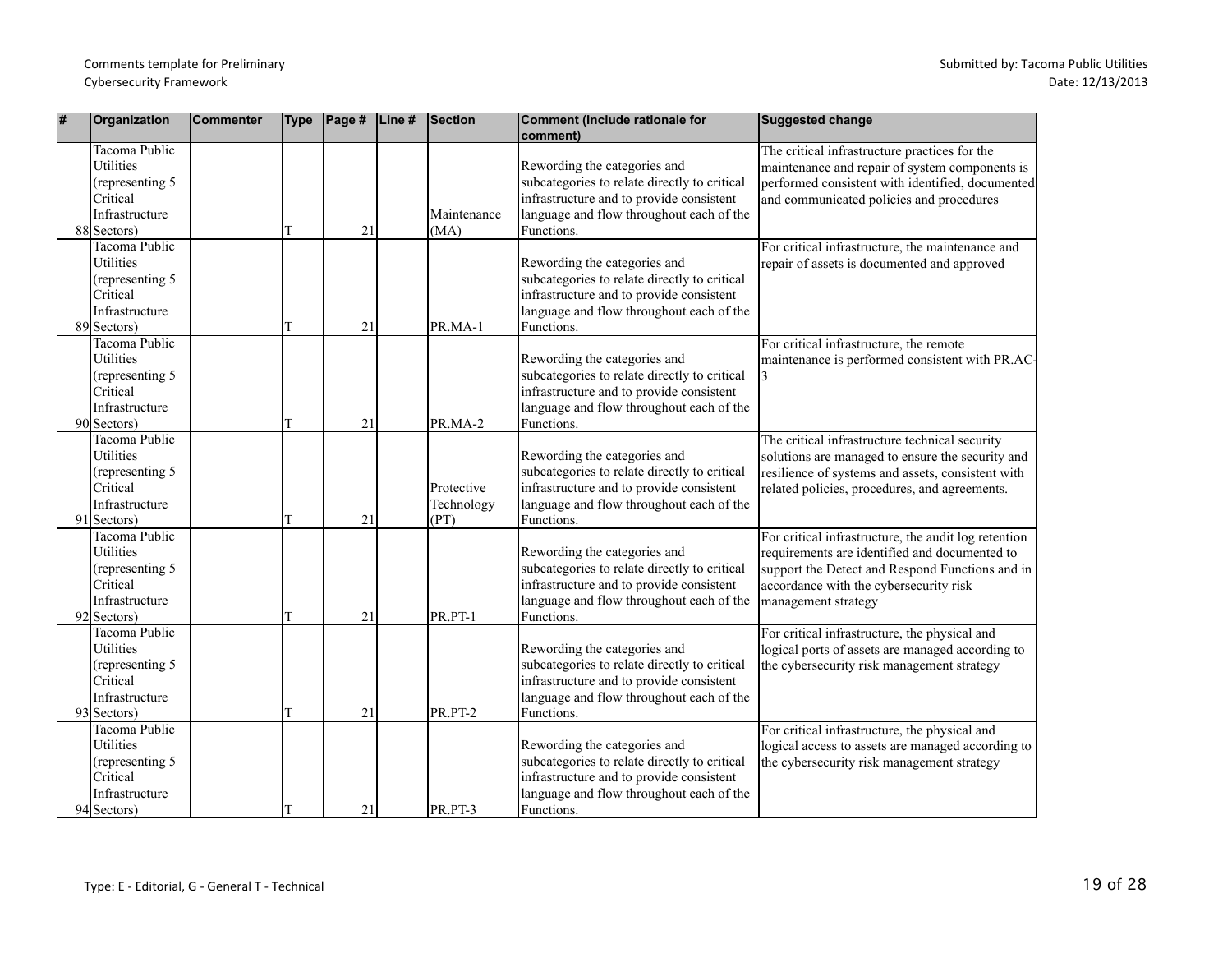| # | Organization                                                                                                | <b>Commenter</b> | <b>Type</b> | Page # | Line # | Section     | Comment (Include rationale for<br>comment)                                                                                                                                                       | <b>Suggested change</b>                                                                                                                                                                               |
|---|-------------------------------------------------------------------------------------------------------------|------------------|-------------|--------|--------|-------------|--------------------------------------------------------------------------------------------------------------------------------------------------------------------------------------------------|-------------------------------------------------------------------------------------------------------------------------------------------------------------------------------------------------------|
|   | <b>Tacoma Public</b><br><b>Utilities</b><br>(representing 5<br>Critical<br>Infrastructure<br>$95$ Sectors)  |                  | T           | 21     |        | PR.PT-4     | Rewording the categories and<br>subcategories to relate directly to critical<br>infrastructure and to provide consistent<br>language and flow throughout each of the<br>Functions.               | For critical infrastructure, the communication<br>network connections are secured according to the<br>cybersecurity risk management strategy                                                          |
|   | Tacoma Public<br>Utilities<br>(representing 5<br>Critical<br>Infrastructure<br>96 Sectors)                  |                  | T           | 22     |        | Events (AE) | Rewording the categories and<br>subcategories to relate directly to critical<br>infrastructure and to provide consistent<br>Anomalies and language and flow throughout each of the<br>Functions. | The critical infrastructure potential impacts<br>associated with anomalous communication is<br>detected in a timely manner to support the<br><b>Respond Function</b>                                  |
|   | Tacoma Public<br><b>Utilities</b><br>(representing 5<br>Critical<br>Infrastructure<br>97 Sectors)           |                  | T           | 22     |        | DE.AE-2     | This requirement does not appear to be<br>different from ID.AM-3.                                                                                                                                | Remove this requirement.                                                                                                                                                                              |
|   | Tacoma Public<br><b>Utilities</b><br>(representing 5<br>Critical<br>Infrastructure<br>98 Sectors)           |                  | T           | 22     |        | DE.AE-2     | Rewording the categories and<br>subcategories to relate directly to critical<br>infrastructure and to provide consistent<br>language and flow throughout each of the<br>Functions.               | For critical infrastructure, the detected<br>cybersecurity events are analyzed to understand<br>attack targets and methods                                                                            |
|   | Tacoma Public<br><b>Utilities</b><br>(representing 5<br>Critical<br>Infrastructure<br>99 Sectors)           |                  | T           | 22     |        | DE.AE-3     | Wonder if this should tie back to ISAC?                                                                                                                                                          | For critical infrastructure, the data associated<br>with cybersecurity events is correlated from<br>diverse information sources                                                                       |
|   | Tacoma Public<br>Utilities<br>(representing 5<br>Critical<br>Infrastructure<br>$100$ Sectors)               |                  | T           | 22     |        | DE.AE-4     | Rewording the categories and<br>subcategories to relate directly to critical<br>infrastructure and to provide consistent<br>language and flow throughout each of the<br>Functions.               | For critical infrastructure, the detected<br>cybersecurity events are analyzed to determine<br>their impacts                                                                                          |
|   | <b>Tacoma Public</b><br><b>Utilities</b><br>(representing 5<br>Critical<br>Infrastructure<br>$101$ Sectors) |                  | T           | 22     |        | DE.AE-5     | Rewording the categories and<br>subcategories to relate directly to critical<br>infrastructure and to provide consistent<br>language and flow throughout each of the<br>Functions.               | For critical infrastructure, the alerts to support<br>incident handling and the Respond Function are<br>identified, documented and managed according<br>to the cybersecurity risk management strategy |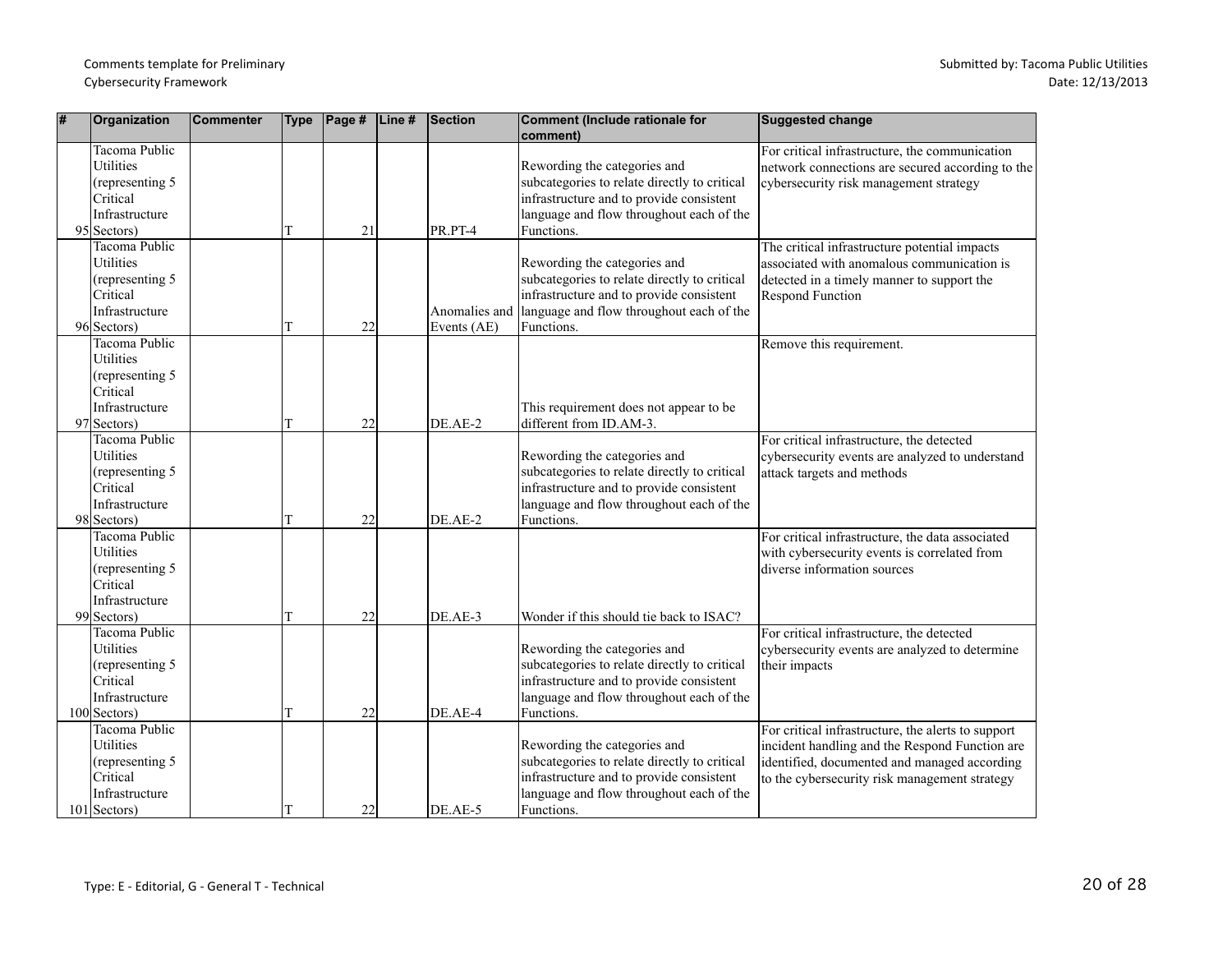| # | Organization                                                                                                | Commenter | <b>Type</b> | $\vert$ Page # | $\vert$ Line# | Section                                      | Comment (Include rationale for<br>comment)                                                                                                                                         | <b>Suggested change</b>                                                                                                                                                                      |
|---|-------------------------------------------------------------------------------------------------------------|-----------|-------------|----------------|---------------|----------------------------------------------|------------------------------------------------------------------------------------------------------------------------------------------------------------------------------------|----------------------------------------------------------------------------------------------------------------------------------------------------------------------------------------------|
|   | Tacoma Public<br><b>Utilities</b><br>(representing 5)<br>Critical<br>Infrastructure<br>$102$ Sectors)       |           |             | 22             |               | Security<br>Continuous<br>Monitoring<br>(CM) | Rewording the categories and<br>subcategories to relate directly to critical<br>infrastructure and to provide consistent<br>language and flow throughout each of the<br>Functions. | The critical infrastructure assets are continuously<br>monitored to identify cybersecurity events and to<br>verify the effectiveness of the Protect Function<br>measures.                    |
|   | <b>Tacoma Public</b><br>Utilities<br>(representing 5<br>Critical<br>Infrastructure<br>$103$ Sectors)        |           |             | 22             |               | DE.CM-1                                      | Rewording the categories and<br>subcategories to relate directly to critical<br>infrastructure and to provide consistent<br>language and flow throughout each of the<br>Functions. | For critical infrastructure, the communication<br>networks are continuously monitored to detect<br>potential cybersecurity events according to the<br>cybersecurity risk management strategy |
|   | <b>Tacoma Public</b><br>Utilities<br>(representing 5<br>Critical<br>Infrastructure<br>$104$ Sectors)        |           | T           | 22             |               | DE.CM-2                                      | Rewording the categories and<br>subcategories to relate directly to critical<br>infrastructure and to provide consistent<br>language and flow throughout each of the<br>Functions. | For critical infrastructure, the physical<br>environment is continuously monitored to detect<br>potential cyber-physical events according to the<br>cybersecurity risk management strategy   |
|   | Tacoma Public<br>Utilities<br>(representing 5<br>Critical<br>Infrastructure<br>$105$ Sectors)               |           |             | 22             |               | DE.CM-3                                      | Rewording the categories and<br>subcategories to relate directly to critical<br>infrastructure and to provide consistent<br>language and flow throughout each of the<br>Functions. | For critical infrastructure, the personnel activity<br>is continuously monitored to detect potential<br>cybersecurity events according to the risk<br>management strategy                    |
|   | <b>Tacoma Public</b><br>Utilities<br>(representing 5<br>Critical<br>Infrastructure<br>$106$ Sectors)        |           |             | 22             |               | DE.CM-4                                      | Rewording the categories and<br>subcategories to relate directly to critical<br>infrastructure and to provide consistent<br>language and flow throughout each of the<br>Functions. | For critical infrastructure, the methods to detect<br>malicious code are identified, documented and<br>managed                                                                               |
|   | Tacoma Public<br>Utilities<br>(representing 5<br>Critical<br>Infrastructure<br>$107$ Sectors)               |           | T           | 23             |               | DE.CM-5                                      | Rewording the categories and<br>subcategories to relate directly to critical<br>infrastructure and to provide consistent<br>language and flow throughout each of the<br>Functions. | For critical infrastructure, the methods to detect<br>mobile code are identified, documented and<br>managed                                                                                  |
|   | <b>Tacoma Public</b><br><b>Utilities</b><br>(representing 5<br>Critical<br>Infrastructure<br>$108$ Sectors) |           |             | 23             |               | DE.CM-6                                      | Rewording the categories and<br>subcategories to relate directly to critical<br>infrastructure and to provide consistent<br>language and flow throughout each of the<br>Functions. | critical infrastructure, the methods to monitor<br>external service providers are identified,<br>documented and managed                                                                      |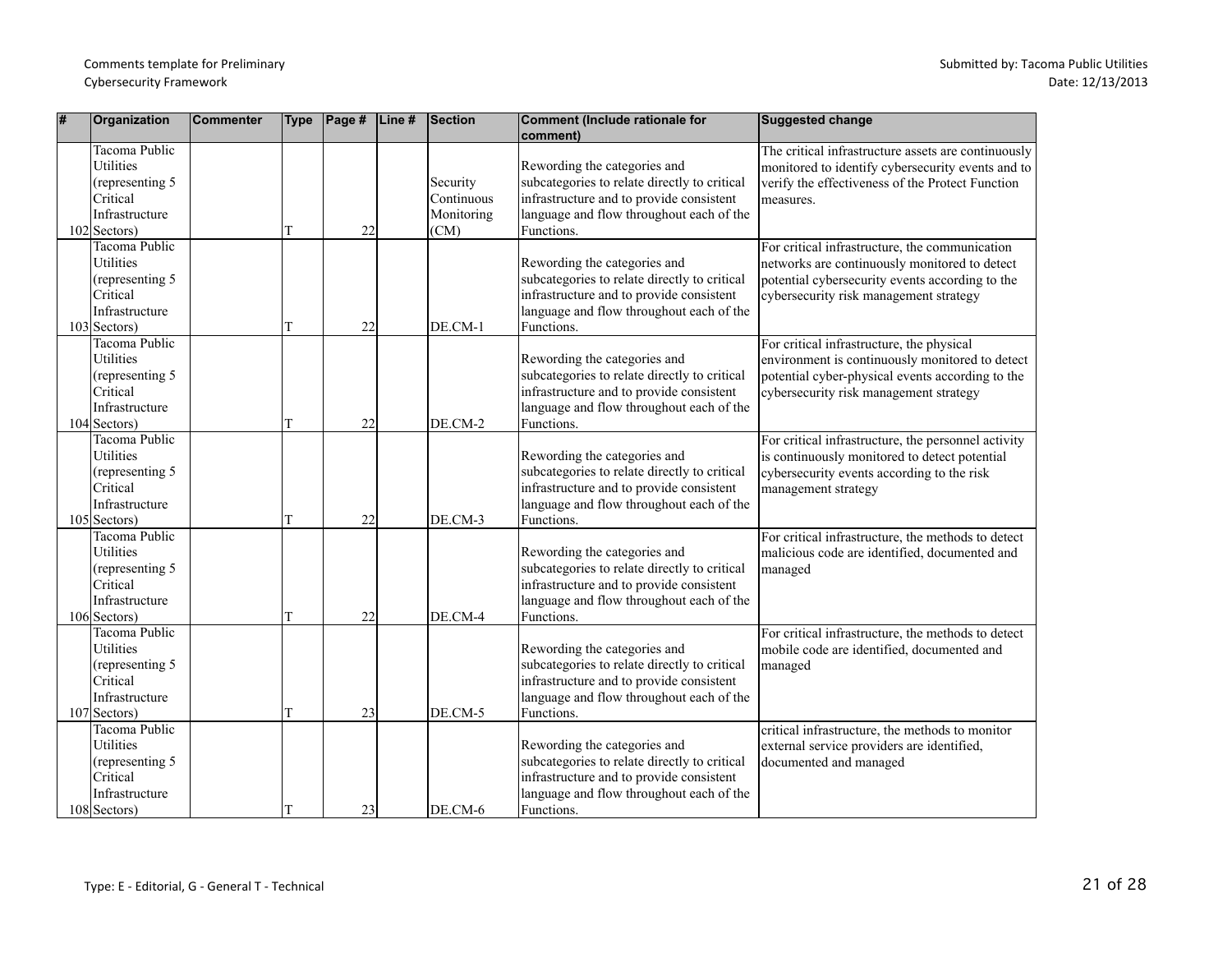| # | Organization                                                                                                | Commenter | <b>Type</b> | $\vert$ Page # | $\vert$ Line# | Section                                | Comment (Include rationale for<br>comment)                                                                                                                                         | Suggested change                                                                                                                                                      |
|---|-------------------------------------------------------------------------------------------------------------|-----------|-------------|----------------|---------------|----------------------------------------|------------------------------------------------------------------------------------------------------------------------------------------------------------------------------------|-----------------------------------------------------------------------------------------------------------------------------------------------------------------------|
|   | Tacoma Public<br><b>Utilities</b><br>(representing 5)<br>Critical<br>Infrastructure<br>$109$ Sectors)       |           | T           | 23             |               | DE.CM-7                                | Rewording the categories and<br>subcategories to relate directly to critical<br>infrastructure and to provide consistent<br>language and flow throughout each of the<br>Functions. | NOT SURE WHAT RESOURCES THIS<br>REFERS TO? - application processes? People?                                                                                           |
|   | <b>Tacoma Public</b><br>Utilities<br>(representing 5<br>Critical<br>Infrastructure<br>$110$ Sectors)        |           |             | 23             |               | DE.CM-8                                | Rewording the categories and<br>subcategories to relate directly to critical<br>infrastructure and to provide consistent<br>language and flow throughout each of the<br>Functions. | For critical infrastructure, the cybersecurity<br>vulnerability assessments are performed<br>according to the cybersecurity risk management<br>strategy               |
|   | <b>Tacoma Public</b><br>Utilities<br>(representing 5<br>Critical<br>Infrastructure<br>$111$ Sectors)        |           | T           | 23             |               | Detection<br>Processes (DP) Functions. | Rewording the categories and<br>subcategories to relate directly to critical<br>infrastructure and to provide consistent<br>language and flow throughout each of the               | The critical infrastructure detection processes and<br>procedures are maintained and tested to ensure<br>timely and adequate awareness of anomalous<br>events         |
|   | Tacoma Public<br>Utilities<br>(representing 5<br>Critical<br>Infrastructure<br>$112$ Sectors)               |           |             | 23             |               | DE.DP-1                                | Rewording the categories and<br>subcategories to relate directly to critical<br>infrastructure and to provide consistent<br>language and flow throughout each of the<br>Functions. | For critical infrastructure, the cybersecurity<br>personnel roles and responsibilities for detection<br>are identified, documented, communicated and<br>managed       |
|   | <b>Tacoma Public</b><br>Utilities<br>(representing 5<br>Critical<br>Infrastructure<br>$113$ Sectors)        |           |             | 23             |               | DE.DP-2                                | Rewording the categories and<br>subcategories to relate directly to critical<br>infrastructure and to provide consistent<br>language and flow throughout each of the<br>Functions. | For critical infrastructure, the detection activities<br>comply with legal, regulatory, privacy and civil<br>liberties requirements                                   |
|   | Tacoma Public<br>Utilities<br>(representing 5<br>Critical<br>Infrastructure<br>$114$ Sectors)               |           | T           | 23             |               | DE.DP-3                                | Rewording the categories and<br>subcategories to relate directly to critical<br>infrastructure and to provide consistent<br>language and flow throughout each of the<br>Functions. | For critical infrastructure, the detection activities<br>are identified, documented, exercised and<br>managed                                                         |
|   | <b>Tacoma Public</b><br><b>Utilities</b><br>(representing 5<br>Critical<br>Infrastructure<br>$115$ Sectors) |           |             | 23             |               | $DE.DP-4$                              | Rewording the categories and<br>subcategories to relate directly to critical<br>infrastructure and to provide consistent<br>language and flow throughout each of the<br>Functions. | For critical infrastructure, the detected<br>cybersecurity event information is communicated<br>as part of identified and documented information<br>sharing practices |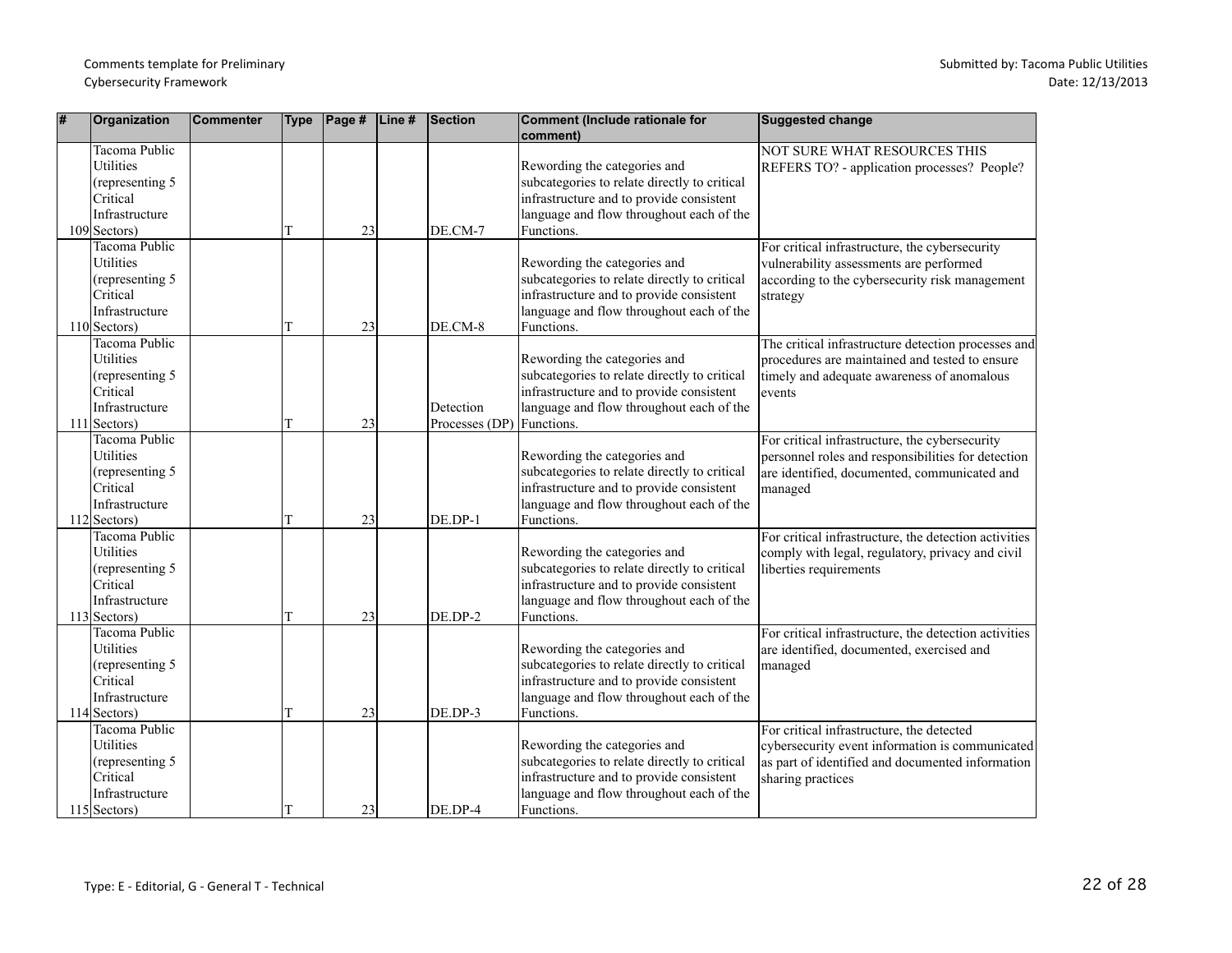| #   | Organization                                                                                              | <b>Commenter</b> | <b>Type</b> | $\vert$ Page # | Line# | <b>Section</b>         | <b>Comment (Include rationale for</b><br>comment)                                                                                                                                                                  | <b>Suggested change</b>                                                                                                                                                                                                                                     |
|-----|-----------------------------------------------------------------------------------------------------------|------------------|-------------|----------------|-------|------------------------|--------------------------------------------------------------------------------------------------------------------------------------------------------------------------------------------------------------------|-------------------------------------------------------------------------------------------------------------------------------------------------------------------------------------------------------------------------------------------------------------|
|     | Tacoma Public<br>Utilities<br>(representing 5<br>Critical<br>Infrastructure<br>$116$ Sectors)             |                  | T           | 23             |       | DE.DP-5                | Rewording the categories and<br>subcategories to relate directly to critical<br>infrastructure and to provide consistent<br>language and flow throughout each of the<br>Functions.                                 | For critical infrastructure, the detection processes<br>are continuously improved according to the<br>cybersecurity risk management strategy                                                                                                                |
|     | Tacoma Public<br>Utilities<br>(representing 5<br>Critical<br>Infrastructure<br>$117$ Sectors)             |                  | T           | 24             |       | Response Plan<br>(RP)  | Removed "and tested" because PR.IP-10<br>did the exercising of the Plans. Also<br>change the name of the Category to<br>"Response Plan" since the "planning"<br>actually also occurred in the Protect<br>Function. | The critical infrastructure response processes and<br>procedures are implemented to ensure timely<br>response of detected cybersecurity events                                                                                                              |
|     | Tacoma Public<br><b>Utilities</b><br>(representing 5<br>Critical<br>Infrastructure<br>$118$ Sectors)      |                  | T           | 24             |       | RS.RP-1                | Rewording the categories and<br>subcategories to relate directly to critical<br>infrastructure and to provide consistent<br>language and flow throughout each of the<br>Functions.                                 | For critical infrastructure, the Response Plans<br>maintained in PR.IP-10 are implemented during<br>or after a detected cybersecurity event                                                                                                                 |
|     | <b>Tacoma Public</b><br><b>Utilities</b><br>(representing 5<br>Critical<br>Infrastructure<br>119 Sectors) |                  | T           | 24             |       | Communicatio<br>ns(CO) | Rewording the categories and<br>subcategories to relate directly to critical<br>infrastructure and to provide consistent<br>language and flow throughout each of the<br>Functions.                                 | The critical infrastructure response activities are<br>coordinated with internal and external<br>stakeholders to include external support from<br>federal, state and local law enforcement                                                                  |
|     | Tacoma Public<br><b>Utilities</b><br>(representing 5<br>Critical<br>Infrastructure<br>$120$ Sectors)      |                  | T           | 24             |       | $RSCO-1$               | Rewording the categories and<br>subcategories to relate directly to critical<br>infrastructure and to provide consistent<br>language and flow throughout each of the<br>Functions.                                 | For critical infrastructure, the personnel roles and<br>responsibilities for reporting cybersecurity events<br>are identified, documented, communicated and<br>managed                                                                                      |
| 121 | Tacoma Public<br>Utilities<br>(representing 5)<br>Critical<br>Infrastructure<br>Sectors)                  |                  | T           | 24             |       | RS.CO-2                | Rewording the categories and<br>subcategories to relate directly to critical<br>infrastructure and to provide consistent<br>language and flow throughout each of the<br>Functions.                                 | For critical infrastructure, the requirements for<br>reporting detected cybersecurity events are<br>identified, documented, communicated and<br>managed                                                                                                     |
|     | Tacoma Public<br>Utilities<br>(representing 5<br>Critical<br>Infrastructure<br>$122$ Sectors)             |                  |             | 24             |       | RS.CO-3                | Rewording the categories and<br>subcategories to relate directly to critical<br>infrastructure and to provide consistent<br>language and flow throughout each of the<br>Functions.                                 | For critical infrastructure, the cybersecurity,<br>privacy and civil liberties detection, response,<br>and breach reporting requirements are identified,<br>documented, communicated and managed<br>according to the Response Plans created in PR.IP-<br>10 |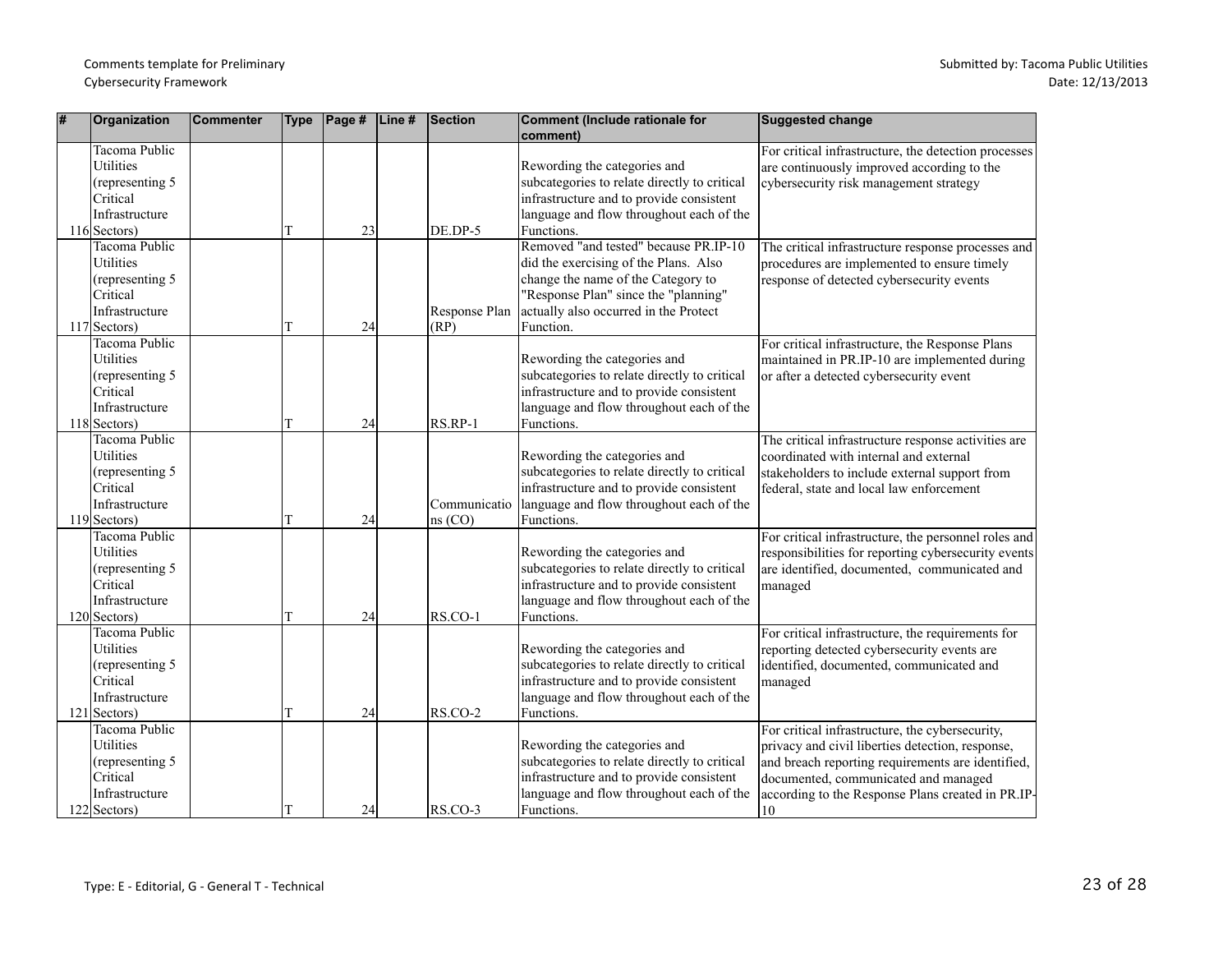| # | Organization                                                                                                           | <b>Commenter</b> | <b>Type</b> | $\vert$ Page # | Line# | <b>Section</b> | Comment (Include rationale for<br>comment)                                                                                                                                         | <b>Suggested change</b>                                                                                                                                                                                                                                                                                                  |
|---|------------------------------------------------------------------------------------------------------------------------|------------------|-------------|----------------|-------|----------------|------------------------------------------------------------------------------------------------------------------------------------------------------------------------------------|--------------------------------------------------------------------------------------------------------------------------------------------------------------------------------------------------------------------------------------------------------------------------------------------------------------------------|
|   | Tacoma Public<br>Utilities<br>(representing 5)<br><b>Critical</b><br>Infrastructure<br>$123$ Sectors)<br>Tacoma Public |                  |             | 24             |       | RS.CO-4        | Rewording the categories and<br>subcategories to relate directly to critical<br>infrastructure and to provide consistent<br>language and flow throughout each of the<br>Functions. | For critical infrastructure, the coordination with<br>internal and external stakeholders (e.g. business<br>partners, information sharing and analysis<br>centers, government entities) includes<br>cybersecurity, privacy and civil liberties<br>considerations in accordance with Response<br>Plans created in PR.IP-10 |
|   | Utilities<br>(representing 5<br>Critical<br>Infrastructure<br>$124$ Sectors)                                           |                  | T           | 24             |       | RS.CO-5        | Included this language in RS.CO-4                                                                                                                                                  | Remove this requirement.                                                                                                                                                                                                                                                                                                 |
|   | Tacoma Public<br>Utilities<br>(representing 5)<br>Critical<br>Infrastructure<br>$125$ Sectors)                         |                  | T           | 24             |       | Analysis (AN)  | Rewording the categories and<br>subcategories to relate directly to critical<br>infrastructure and to provide consistent<br>language and flow throughout each of the<br>Functions. | The critical infrastructure establishes regular<br>analysis of cybersecurity detection capabilities to<br>support the Response and Recovery Functions.                                                                                                                                                                   |
|   | Tacoma Public<br>Utilities<br>(representing 5)<br>Critical<br>Infrastructure<br>$126$ Sectors)                         |                  | T           | 24             |       | RS.AN-1        | Rewording the categories and<br>subcategories to relate directly to critical<br>infrastructure and to provide consistent<br>language and flow throughout each of the<br>Functions. | For critical infrastructure, the alerts and<br>notifications from cybersecurity detection<br>systems are investigated according to the risk<br>management strategy                                                                                                                                                       |
|   | Tacoma Public<br><b>Utilities</b><br>(representing 5)<br>Critical<br>Infrastructure<br>$127$ Sectors)                  |                  | T           | 24             |       | RS.AN-2        | Rewording the categories and<br>subcategories to relate directly to critical<br>infrastructure and to provide consistent<br>language and flow throughout each of the<br>Functions. | For critical infrastructure, the impacts of a<br>cybersecurity incident are analyzed, documented<br>and communicated                                                                                                                                                                                                     |
|   | Tacoma Public<br>Utilities<br>(representing 5<br>Critical<br>Infrastructure<br>$128$ Sectors)                          |                  |             | 24             |       | RS.AN-3        | Rewording the categories and<br>subcategories to relate directly to critical<br>infrastructure and to provide consistent<br>language and flow throughout each of the<br>Functions. | For critical infrastructure, the analysis of<br>evidence associated with a cybersecurity incident<br>includes internal or external forensic analysis<br>according to the cybersecurity risk management<br>strategy                                                                                                       |
|   | Tacoma Public<br>Utilities<br>(representing 5<br>Critical<br>Infrastructure<br>$129$ Sectors)                          |                  | IТ          | 25             |       | $RSAN-4$       | Rewording the categories and<br>subcategories to relate directly to critical<br>infrastructure and to provide consistent<br>language and flow throughout each of the<br>Functions. | For critical infrastructure, the cybersecurity<br>incidents are classified consistent with the<br>Response Plans created in PR.IP-10                                                                                                                                                                                     |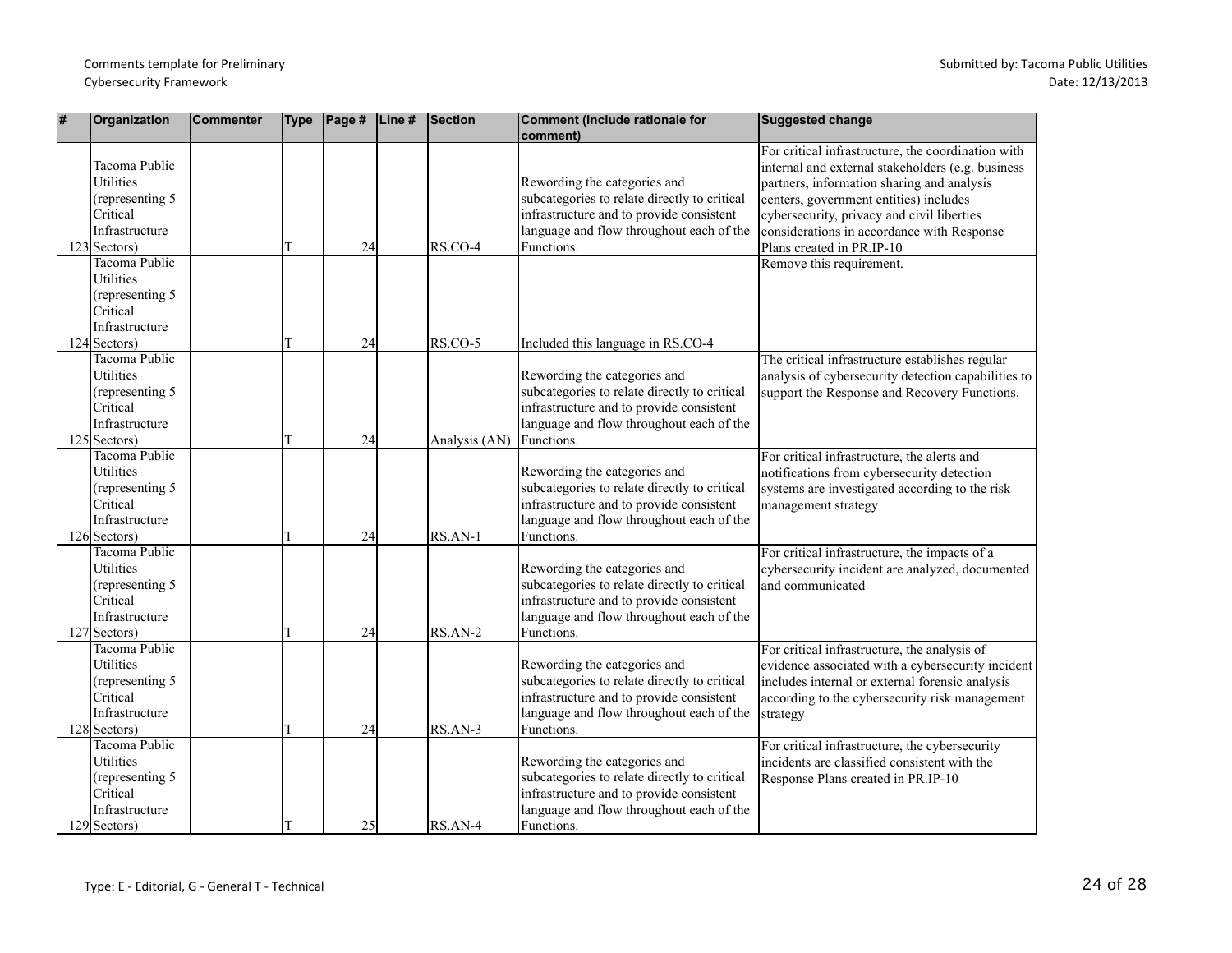| # | Organization                                                                                                | Commenter | <b>Type</b> | $\vert$ Page # | $\vert$ Line# | Section               | Comment (Include rationale for<br>comment)                                                                                                                                                                   | <b>Suggested change</b>                                                                                                                                                                   |
|---|-------------------------------------------------------------------------------------------------------------|-----------|-------------|----------------|---------------|-----------------------|--------------------------------------------------------------------------------------------------------------------------------------------------------------------------------------------------------------|-------------------------------------------------------------------------------------------------------------------------------------------------------------------------------------------|
|   | Tacoma Public<br>Utilities<br>(representing 5)<br>Critical<br>Infrastructure<br>$130$ Sectors)              |           |             | 25             |               | Mitigation<br>(MI)    | Rewording the categories and<br>subcategories to relate directly to critical<br>infrastructure and to provide consistent<br>language and flow throughout each of the<br>Functions.                           | The critical infrastructure activities for mitigating<br>a cybersecurity incident are performed to prevent<br>expansion of an event, mitigate its effects and<br>eradicate the incident   |
|   | Tacoma Public<br>Utilities<br>(representing 5<br>Critical<br>Infrastructure<br>$131$ Sectors)               |           |             | 25             |               | $RS.MI-1$             | Possibly this should be a requirement in<br>the PR.IP-10 as an element of the<br>Response Plans or in the RP category of<br>Response?                                                                        | For critical infrastructure, the Response Plans are<br>implemented to contain the expansion of a<br>cybersecurity incident                                                                |
|   | Tacoma Public<br><b>Utilities</b><br>(representing 5<br>Critical<br>Infrastructure<br>$132$ Sectors)        |           |             | 25             |               | $RS.MI-2$             | Possibly this should be a requirement in<br>the PR.IP-10 as an element of the<br>Response Plans or in the RP category of<br>Response?                                                                        | For critical infrastructure, the Response Plans are<br>implemented to eradicate expansion and<br>exposure of a cybersecurity incident                                                     |
|   | <b>Tacoma Public</b><br><b>Utilities</b><br>(representing 5<br>Critical<br>Infrastructure<br>$133$ Sectors) |           | T           | 25             |               | Improvements<br>(IM)  | Rewording the categories and<br>subcategories to relate directly to critical<br>infrastructure and to provide consistent<br>language and flow throughout each of the<br>Functions.                           | The critical infrastructure response activities are<br>improved by incorporating lessons learned from<br>exercising the Response Plans or from actual<br>detected cybersecurity incidents |
|   | Tacoma Public<br>Utilities<br>(representing 5)<br>Critical<br>Infrastructure<br>$134$ Sectors)              |           |             | 25             |               | $RSIM-1$              | Rewording the categories and<br>subcategories to relate directly to critical<br>infrastructure and to provide consistent<br>language and flow throughout each of the<br>Functions.                           | For critical infrastructure, the Response Plans<br>from PR.IP-10 incorporate lessons learned from<br>exercising the Response Plans or from actual<br>detected cybersecurity incidents     |
|   | Tacoma Public<br>Utilities<br>(representing 5)<br>Critical<br>Infrastructure<br>$135$ Sectors)              |           | T           | 25             |               | $RS.IM-2$             | Rewording the categories and<br>subcategories to relate directly to critical<br>infrastructure and to provide consistent<br>language and flow throughout each of the<br>Functions.                           | For critical infrastructure, the Response plans<br>from PR.IP-10 are updated from exercising the<br>Response Plans or from actual detected<br>cybersecurity incidents                     |
|   | Tacoma Public<br><b>Utilities</b><br>(representing 5<br>Critical<br>Infrastructure<br>$136$ Sectors)        |           |             | 25             |               | Recovery Plan<br>(RP) | Removed "tested" because PR.IP-10 did<br>the exercising of the Plans. Also change<br>the name of the Category to "Response"<br>Plan" since the "planning" actually also<br>occurred in the Protect Function. | The critical infrastructure recovery processes and<br>procedures are implemented to ensure timely<br>response of detected cybersecurity events                                            |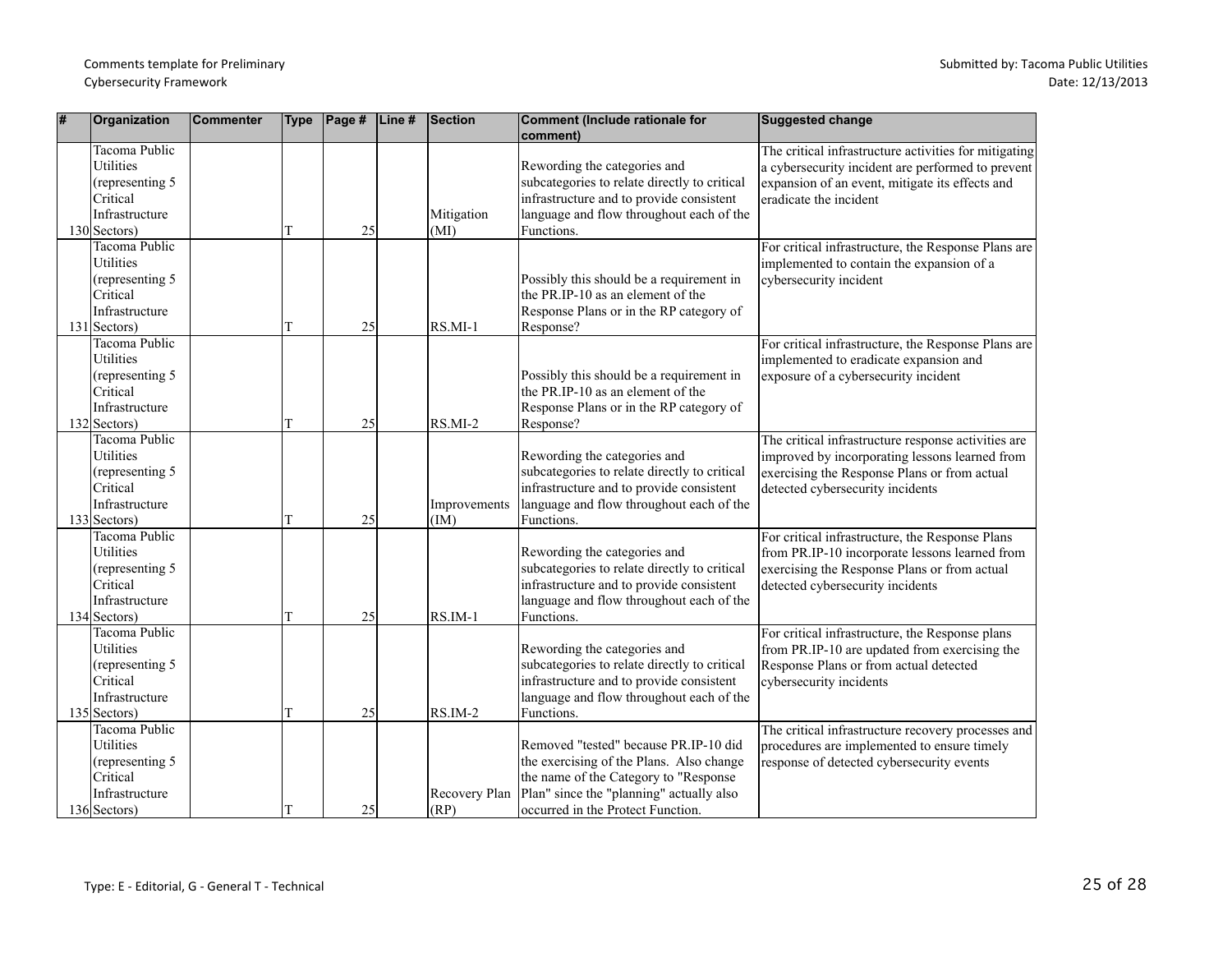| # | Organization                                                                                                | <b>Commenter</b> | <b>Type</b> | Page # | Line# | Section                 | Comment (Include rationale for<br>comment)                                                                                                                                         | <b>Suggested change</b>                                                                                                                                                                                                                                           |
|---|-------------------------------------------------------------------------------------------------------------|------------------|-------------|--------|-------|-------------------------|------------------------------------------------------------------------------------------------------------------------------------------------------------------------------------|-------------------------------------------------------------------------------------------------------------------------------------------------------------------------------------------------------------------------------------------------------------------|
|   | <b>Tacoma Public</b><br><b>Utilities</b><br>(representing 5<br>Critical<br>Infrastructure<br>$137$ Sectors) |                  | T           | 25     |       | RC.RP-1                 | Rewording the categories and<br>subcategories to relate directly to critical<br>infrastructure and to provide consistent<br>language and flow throughout each of the<br>Functions. | For critical infrastructure, the Recovery Plans<br>maintained in PR.IP-10 are implemented during<br>or after a detected cybersecurity event                                                                                                                       |
|   | Tacoma Public<br>Utilities<br>(representing 5<br>Critical<br>Infrastructure<br>138 Sectors)                 |                  | T           | 25     |       | Improvements<br>(IM)    | Rewording the categories and<br>subcategories to relate directly to critical<br>infrastructure and to provide consistent<br>language and flow throughout each of the<br>Functions. | The critical infrastructure recovery activities are<br>improved by incorporating lessons learned from<br>exercising the Response Plans or from actual<br>detected cybersecurity incidents                                                                         |
|   | Tacoma Public<br>Utilities<br>(representing 5)<br>Critical<br>Infrastructure<br>139 Sectors)                |                  | T           | 25     |       | $RCIM-1$                | Rewording the categories and<br>subcategories to relate directly to critical<br>infrastructure and to provide consistent<br>language and flow throughout each of the<br>Functions. | For critical infrastructure, the Recovery Plans<br>from PR.IP-10 incorporate lessons learned from<br>exercising the Response Plans or from actual<br>detected cybersecurity incidents                                                                             |
|   | <b>Tacoma Public</b><br>Utilities<br>(representing 5<br>Critical<br>Infrastructure<br>$140$ Sectors)        |                  | T           | 25     |       | $RCIM-2$                | Rewording the categories and<br>subcategories to relate directly to critical<br>infrastructure and to provide consistent<br>language and flow throughout each of the<br>Functions. | For critical infrastructure, the Response plans<br>from PR.IP-10 are updated from exercising the<br>Response Plans or from actual detected<br>cybersecurity incidents                                                                                             |
|   | Tacoma Public<br><b>Utilities</b><br>(representing 5<br>Critical<br>Infrastructure<br>$141$ Sectors)        |                  | т           | 25     |       | Communicatio<br>ns (CO) | Rewording the categories and<br>subcategories to relate directly to critical<br>infrastructure and to provide consistent<br>language and flow throughout each of the<br>Functions. | The critical infrastructure recovery activities are<br>coordinated with internal and external<br>stakeholders to include external support from<br>federal, state and local law enforcement,<br>information sharing and analysis centers,<br>CSIRTs, vendors, etc. |
|   | Tacoma Public<br>Utilities<br>(representing 5)<br>Critical<br>Infrastructure<br>142 Sectors)                |                  | T           | 25     |       | $RCCO-1$                | Rewording the categories and<br>subcategories to relate directly to critical<br>infrastructure and to provide consistent<br>language and flow throughout each of the<br>Functions. | For critical infrastructure, the requirements for<br>managing public relations and reputation are<br>identified, documented, communicated and<br>managed                                                                                                          |
|   | Tacoma Public<br>Utilities<br>(representing 5<br>Critical<br>Infrastructure<br>$143$ Sectors)               |                  | T           | 36     |       | $497$ App C             | Unclear how these areas became high<br>priority, suggest that they are more<br>potential areas for improvement that have<br>been listed and described.                             | delete "high-priority," replace with "potential"                                                                                                                                                                                                                  |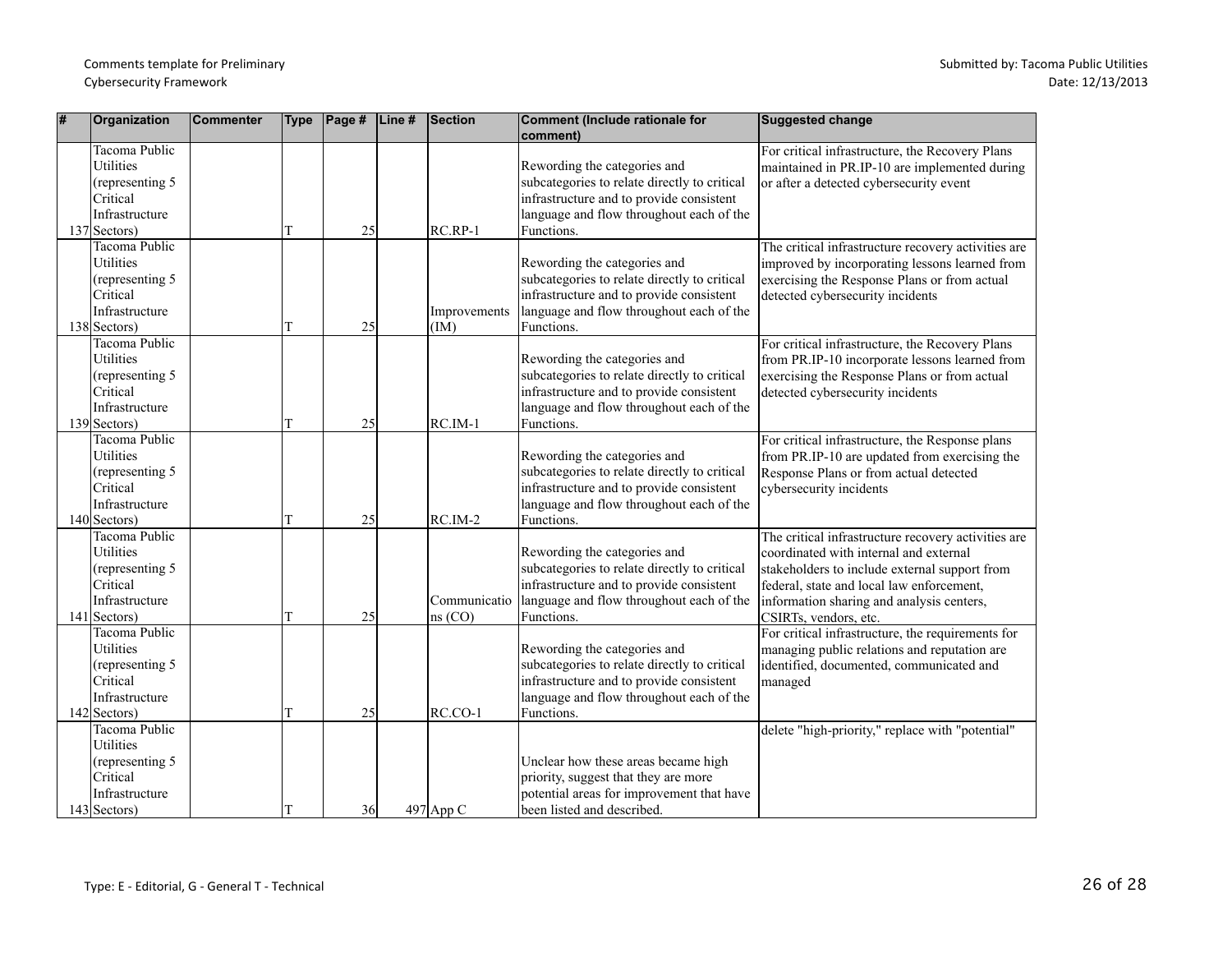| # | Organization                             | Commenter | <b>Type</b> | $\vert$ Page # $\vert$ Line # |                  | Section     | Comment (Include rationale for<br>comment)  | <b>Suggested change</b>                         |
|---|------------------------------------------|-----------|-------------|-------------------------------|------------------|-------------|---------------------------------------------|-------------------------------------------------|
|   | Tacoma Public                            |           |             |                               |                  |             |                                             | replace "currently identified" with "listed and |
|   | <b>Utilities</b>                         |           |             |                               |                  |             |                                             | discussed below."                               |
|   | (representing 5                          |           |             |                               |                  |             | How these were "identified" is unclear,     |                                                 |
|   | Critical                                 |           |             |                               |                  |             | suggest edits to be consistent with these   |                                                 |
|   | Infrastructure                           |           |             |                               |                  |             | areas are a discussion starting point, more |                                                 |
|   | $144$ Sectors)                           |           | T           | 36                            |                  | $498$ App C | work needs to be done.                      |                                                 |
|   | <b>Tacoma Public</b><br><b>Utilities</b> |           |             |                               |                  |             |                                             | change "These initial" to "The following"       |
|   |                                          |           |             |                               |                  |             |                                             |                                                 |
|   | (representing 5<br>Critical              |           |             |                               |                  |             |                                             |                                                 |
|   | Infrastructure                           |           |             |                               |                  |             |                                             |                                                 |
|   | $145$ Sectors)                           |           | E           | 36                            |                  | $498$ App C |                                             |                                                 |
|   | Tacoma Public                            |           |             |                               |                  |             |                                             | change "roadmap" to "discussion starting point" |
|   | Utilities                                |           |             |                               |                  |             |                                             |                                                 |
|   | (representing 5                          |           |             |                               |                  |             |                                             |                                                 |
|   | Critical                                 |           |             |                               |                  |             | A list and description is not really a      |                                                 |
|   | Infrastructure                           |           |             |                               |                  |             | roadmap, but a starting point for           |                                                 |
|   | $146$ Sectors)                           |           | T           | 36                            |                  | $498$ App C | discussion.                                 |                                                 |
|   | Tacoma Public                            |           |             |                               |                  |             | This discussion is premature, the existing  | delete "but these highlightedaddressing the     |
|   | Utilities                                |           |             |                               |                  |             | framework needs to be tested first, then a  | challenges."                                    |
|   | (representing 5                          |           |             |                               |                  |             | more informed process to develop areas      |                                                 |
|   | Critical                                 |           |             |                               |                  |             | for improvement should come out of the      |                                                 |
|   | Infrastructure                           |           |             |                               |                  |             | Sector-Specific Agencies through the        |                                                 |
|   | $147$ Sectors)                           |           | T           |                               | 36 509-516 App C |             | <b>Sector Coordinating Councils</b>         |                                                 |
|   | Tacoma Public                            |           |             |                               |                  |             |                                             | delete "As a result, such as a biometric."      |
|   | Utilities                                |           |             |                               |                  |             |                                             |                                                 |
|   | (representing 5)                         |           |             |                               |                  |             |                                             |                                                 |
|   | Critical                                 |           |             |                               |                  |             |                                             |                                                 |
|   | Infrastructure                           |           |             |                               |                  |             | Prescriptive discussion, should be sector-  |                                                 |
|   | $148$ Sectors)<br>Tacoma Public          |           | T           |                               | 36 518-522 App C |             | specific and not in the NIST Framework.     |                                                 |
|   | <b>Utilities</b>                         |           |             |                               |                  |             | This is not an exhaustive list, sector-     | delete lines 576-584                            |
|   | (representing 5                          |           |             |                               |                  |             | specific efforts are underway that are not  |                                                 |
|   | Critical                                 |           |             |                               |                  |             | included here, which can be confusing to    |                                                 |
|   | Infrastructure                           |           |             |                               |                  |             | the reader, lines 568-574 are adequate to   |                                                 |
|   | 149 Sectors)                             |           | T           |                               | 38 576-584 App C |             | address the area.                           |                                                 |
|   | Tacoma Public                            |           |             |                               |                  |             |                                             | delete "including the Privacy Methodology in    |
|   | Utilities                                |           |             |                               |                  |             |                                             | Appendix B."                                    |
|   | (representing 5                          |           |             |                               |                  |             |                                             |                                                 |
|   | Critical                                 |           |             |                               |                  |             | Appendix B's scope is too large, should be  |                                                 |
|   | Infrastructure                           |           |             |                               |                  |             | focused on critical infrastructure          |                                                 |
|   | $150$ Sectors)                           |           | T           | $ 38-39 $                     | 616-617 App C    |             | cybersecurity activities.                   |                                                 |